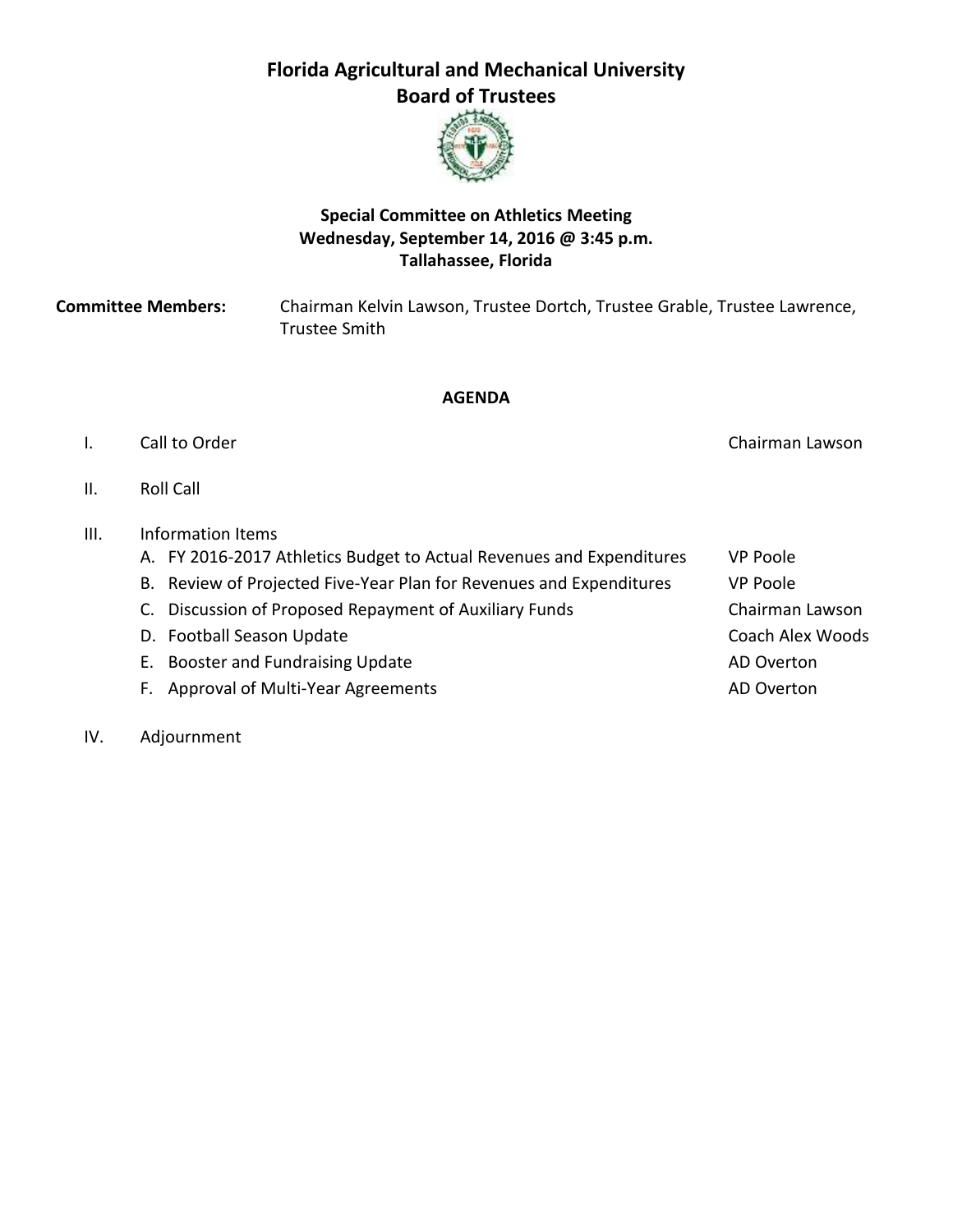# **Summary of Action and Information Items**

Special Committee on Athletics Meeting Wednesday, September 14, 2016 @ 3:45 p.m. Tallahassee, Florida

Committee Members:Chairman Kelvin Lawson, Trustee Dortch, Trustee Grable, Trustee Lawrence, and Trustee Smith

Information Items:

- A. FY 2016-2017 Athletics Budget to Actual Revenues and Expenditures Review of Athletics budget through July 31, 2016
- B. Discussion of Proposed Repayment of Auxiliary Funds Update on Board of Governors follow up activities related to athletics deficit and proposed corrective action to closely monitor expenses, and develop repayment schedule to University auxiliary funds
- C. Football Season Update Coach Wood to provide football season updates
- D. Booster and Fundraising Update AD Overton will provide fundraising updates and the status of the FAMU Boosters
- E. Review of Projected Five-Year Plan for Revenues and Expenditures The 5-Year Plan for Athletics was approved at the June 2016 meeting. Corresponding expense categories have been provided for review.
- F. Approval of Multi-Year Agreements Contracts for three coaches: Baseball Coach, Jamey Shouppe; Softball Coach, Veronica Wiggins; and Men and Women's Track & Field/Cross Country Coach, Dr. Darlene Moore.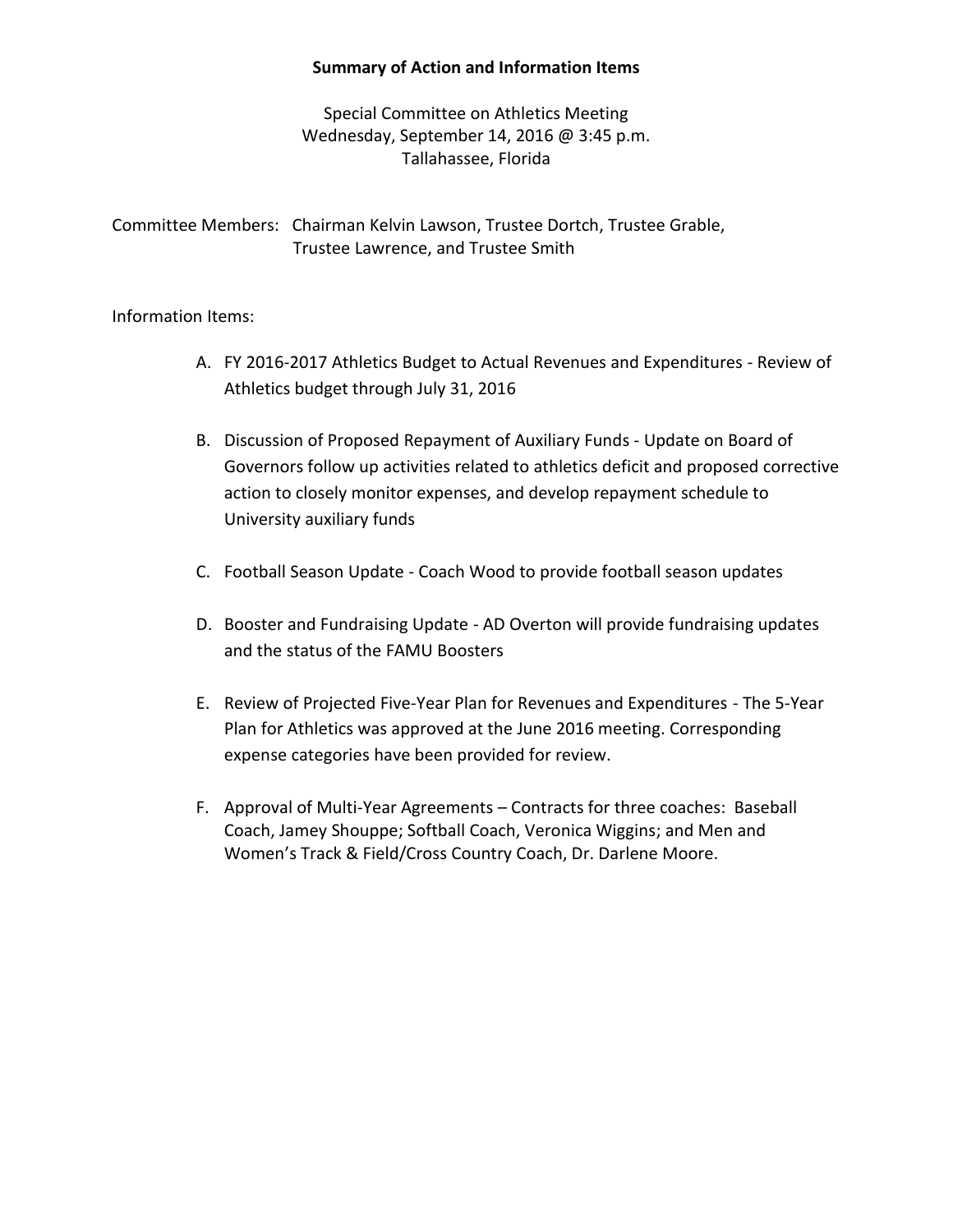#### **Summary of Action and Information Items**

Special Committee on Athletics Meeting Wednesday, September 14, 2016 @ 3:45 p.m. Tallahassee, Florida

Committee Members:Chairman Kelvin Lawson, Trustee Dortch, Trustee Grable, Trustee Lawrence, and Trustee Smith

# **Summary of Athletic Multi-year Agreements**

- 1. Jamey Shouppe, Head Baseball Coach Annual Salary: \$95,000.00 Effective Date: July 1, 2016 Expiration Date: June 30, 2019 or the first day following any post-season game
- 2. Veronica Wiggins, Head Softball Coach Annual Salary: \$77,000.00 Effective Date: July 1, 2016 Expiration Date: June 30, 2019 or the first day following any post-season game
- 3. Dr. Darlene Moore, Men's/Women's Track and Field/Cross Country Coach Annual Salary: \$81,000.00 Effective Date: July 1, 2016 Expiration Date: June 30, 2019 or the first day following any post-season event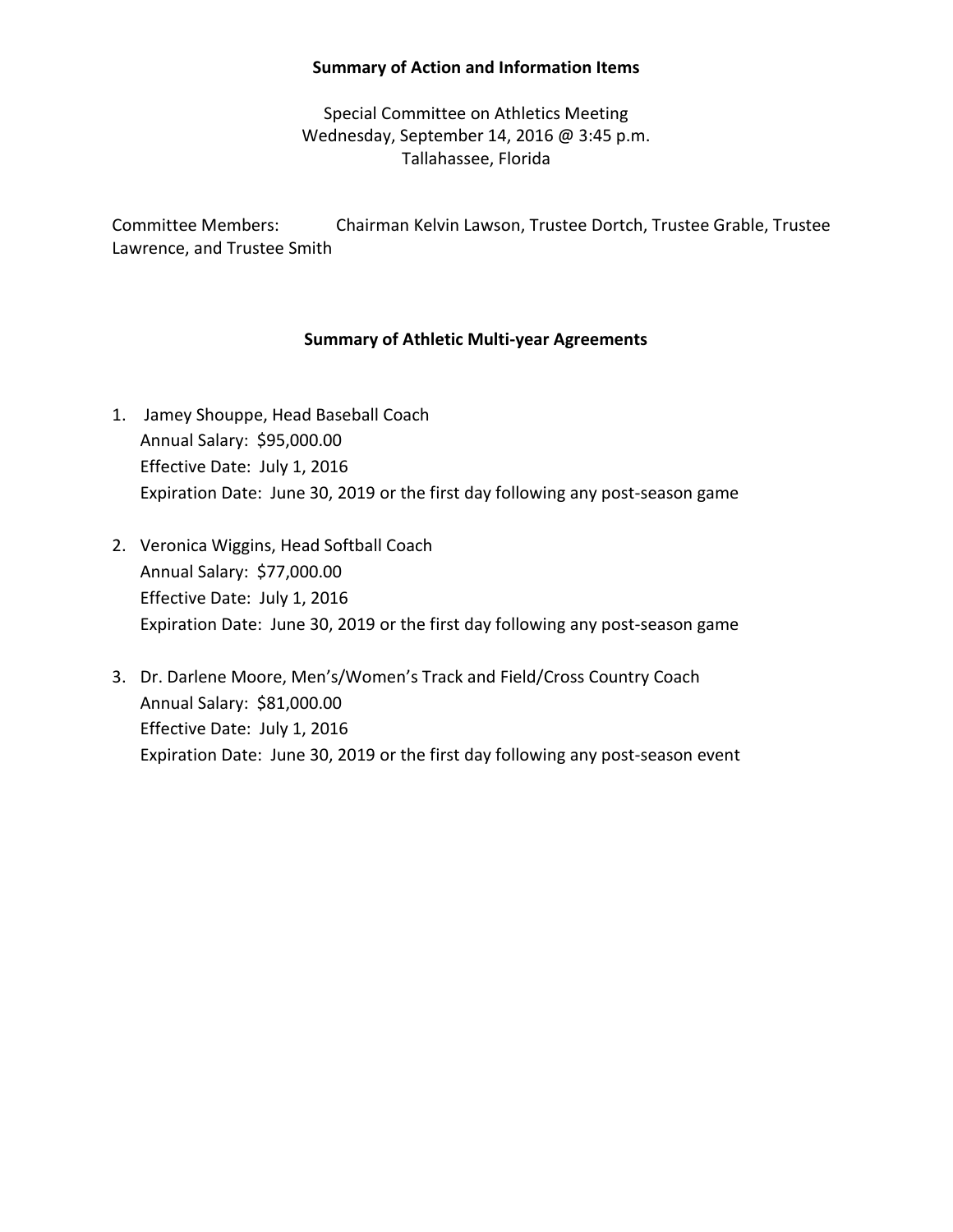# *FLORIDA A&M UNIVERSITY HEAD BASEBALL COACH EMPLOYMENT AGREEMENT*

**THIS EMPLOYMENT AGREEMENT** ("Agreement") is entered into by and between Florida A&M University ("FAMU"), on behalf of the FAMU Board of Trustees, (the "University") and Jamey Shouppe (the "Coach"). The University and the Coach are collectively referred to as "Parties."

# *RECITALS*

**WHEREAS**, the University is in need of the services of an athletic coach to coach the University's baseball team; and

**WHEREAS**, the Coach represents that he meets the University's qualifications for the position of head baseball coach and is available for employment in this capacity with the University; and

**WHEREAS**, the Parties desire to set forth the terms of their Agreement in writing.

In consideration of the mutual covenants, promises and conditions in this Agreement, University and Coach agree as follows:

# *TERMS*

# **1.0 GENERAL EMPLOYMENT TERMS**

**1.1** Subject to the terms and conditions for employment with the University as provided in this Agreement, University employs Coach as Head Baseball Coach ("Sports Team") with the University's intercollegiate baseball program ("Program"), and Coach understands, agrees to and accepts the terms and conditions for employment outlined in this Agreement.

**1.2** Coach shall work under the direct supervision of the Director of Intercollegiate Athletics of University ("Athletics Director") or the Athletics Director's designee, and shall confer with the Athletics Director on all matters requiring administrative and technical decisions. The Coach shall be under the overall general supervision of the President of the University. The Athletics Director and Coach shall confer with the President if a problem cannot otherwise be resolved.

**1.3** Coach shall lead, recruit for, manage, supervise and promote the Baseball Team and Baseball Program and perform such other duties in the intercollegiate athletic program of the University as may be assigned during the term of this Agreement and any extensions hereof.

# 2.0 **COMPENSATION AND OTHER EMPLOYMENT INCENTIVES**

2.1 In consideration for services and satisfactory performance of the conditions of this Agreement by Coach, University promises to provide Coach an annual salary of \$95,000.00, effective July 1, 2016. The University's performance and obligation to pay under the Agreement is contingent upon the availability of funding and funds budgeted and approved annually by the FAMU Board of Trustees for its purposes. It is agreed that the compensation so paid shall be subject to the same payroll deductions/withholdings that apply to University's employees and as required by applicable state and federal laws and University rules, regulations and policies.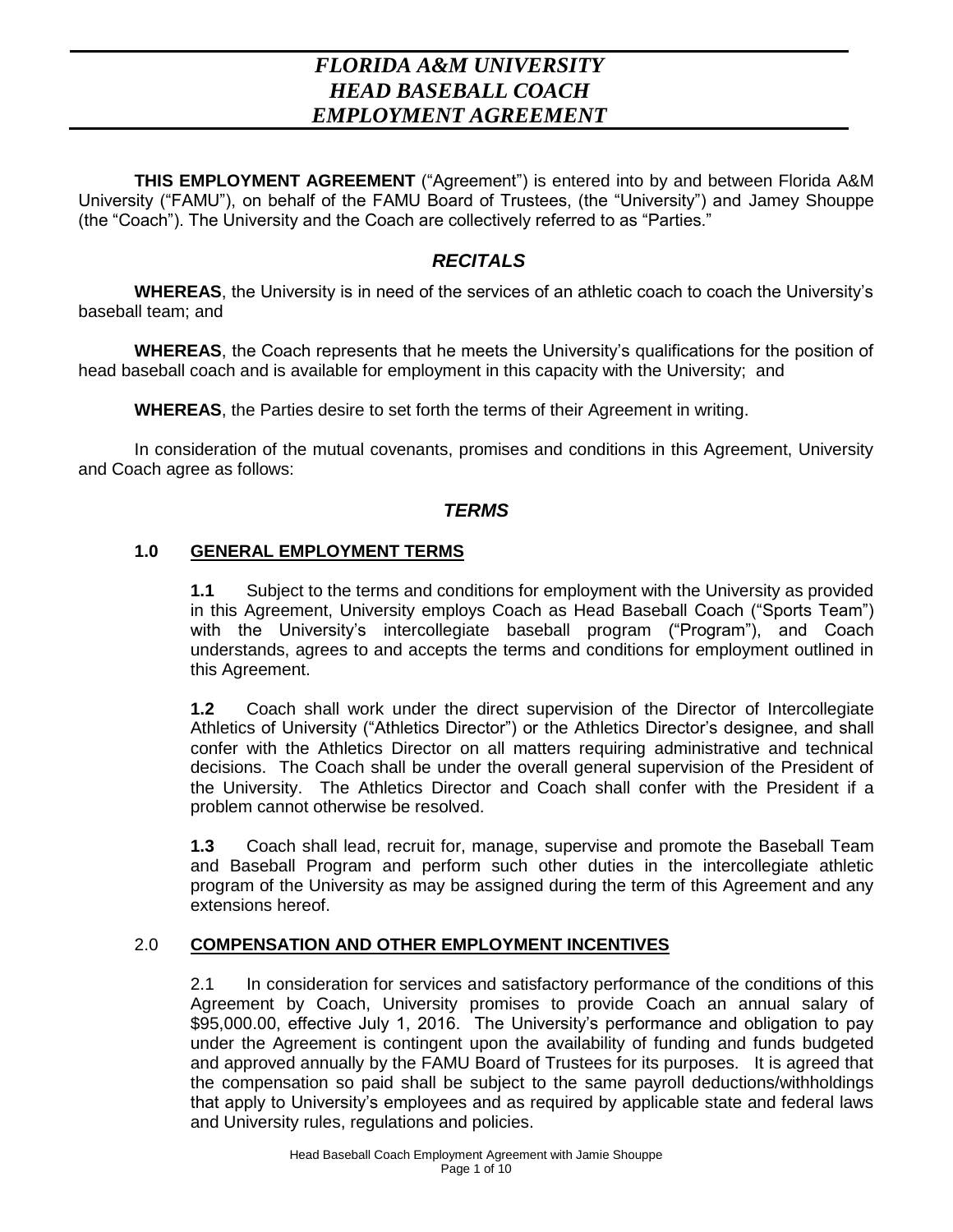2.2 *Standard University Fringe Benefits*. Coach shall be entitled to standard University benefits provided to other regular, full-time employees of the University in Administrative and Professional Services classification, including group insurance, vacation with pay, retirement programs, etc. and shall be eligible to participate in voluntary payroll deduction programs on the same basis and with the same employer contributions that apply to the University's Administrative and Professional Services employees. The University shall not be responsible for any other compensation or monetary benefit to the Coach of any kind unless it is specifically set forth herein.

2.3 *Merit or Cost of Living Increases.* During the term of this Agreement, the Coach shall be eligible for merit and/or cost of living increases as the University may provide to Administrative and Professional Services employees of the University. Such merit increases shall be based on the Coach's job duties and responsibilities, as distinguished from his win-loss record, and based upon the same process as is used for other Administrative and Professional Services employees and shall take into account prior evaluations and the expectations and goals as established with the Athletics Director.

2.4 Performance Incentives (*if earned).* While Employee is serving as Head Coach, the University will provide or arrange for the following performance incentives (athletic and academic) and no others. Subject to the availability of funds, performance bonuses may be awarded annually, if earned, per the departmental Bonus Policy. The cumulative amount of annual bonus and incentives earned may not exceed one (1) month salary of Coach. Said incentives shall be paid within thirty (30) days after attainment of the goal or official announcement of the honor. Specifically, Baseball Head Coach Performance Bonuses are as follows:

2.4.1 Academic- From and after July 1, 2016, and each year thereafter, for each year that Baseball achieves (i) a graduation rate that equals or exceeds 85% based on the NCAA Graduation Success Rate (GSR) or a succeeding model, and (ii) the team's Academic Progress Rate (APR) as calculated by the NCAA is above the NCAA defined cut score, the University shall pay to Coach Five Thousand Dollars (\$5,000).

# 2.4.2 Athletic Performance Bonuses – Athletic Conference and NCAA

- (i) Athletic Conference Championship (as the Athletic Conference defines the Conference Champion) = One  $(1)$  month's base salary for the conference championship
- (ii) Athletic Conference Men's Coach of the Year = One (1) month's salary for each honor awarded
- (iii) Athletic Performance Bonuses NCAA National Men's Coach of the Year by the American Baseball Coaches Association  $=$  (1) month's salary for each honor awarded.

2.5 Other Miscellaneous Compensation and Benefits. In addition to the annual and incentivized compensation and benefits as provided above, Coach shall be provided with the following miscellaneous compensation and benefits associated with his position as Head Baseball Coach of the University's Program.

2.5.1 Coach shall have eight (8) complimentary tickets provided to him by the University, at no charge, for all University sporting events.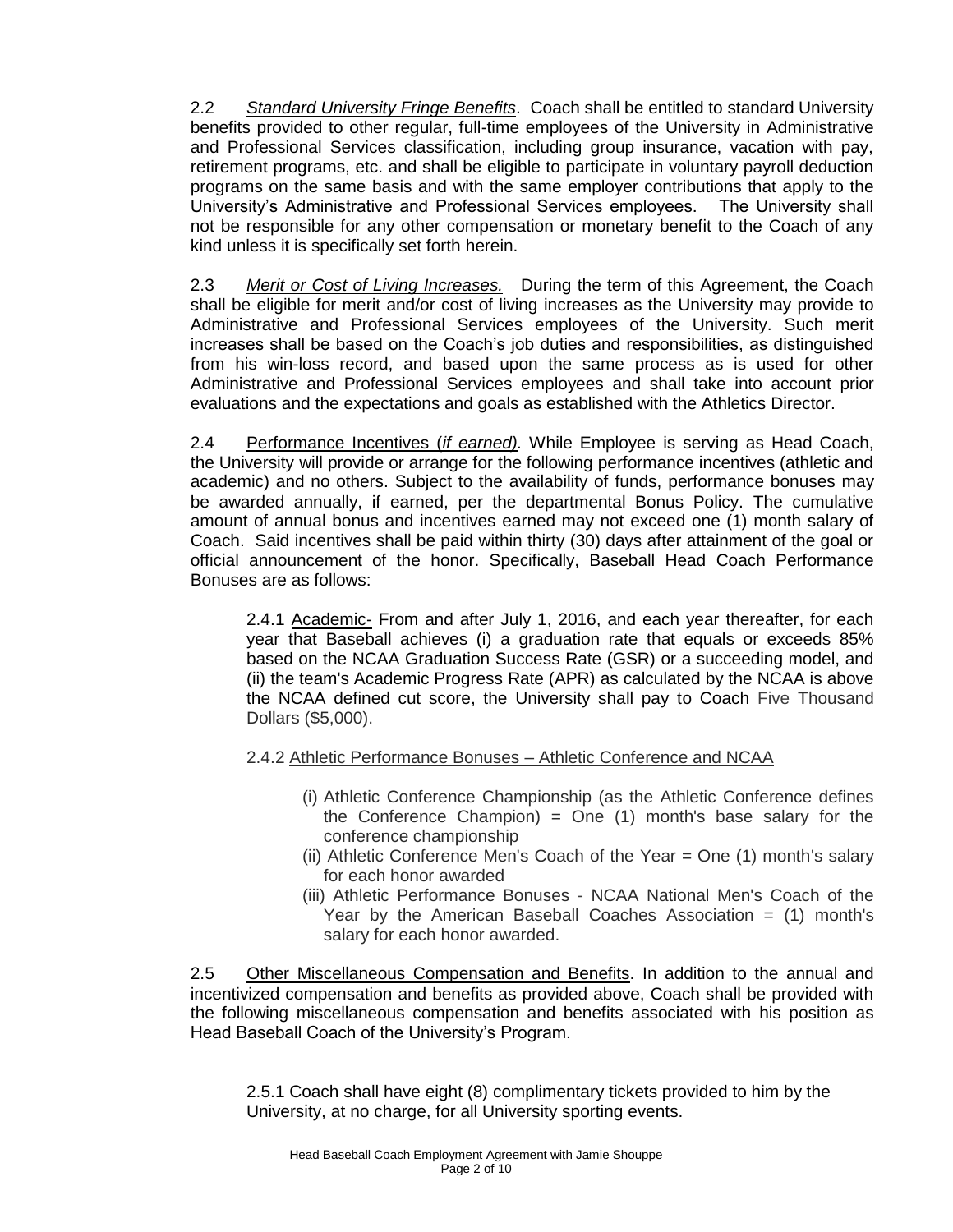2.5.2 Coach, subject to state law, NCAA, and University rules, regulations, policies, and procedures, may conduct and run summer youth baseball camps beginning in the summer of 2016. Coach shall have the opportunity to use University facilities in the conduct of these camps in accordance with University regulations, policies, and procedures applicable to facility use and summer camps. The University does not guarantee or provide any supplemental compensation for the operation of on-campus summer camps. Coach shall be entitled to 100% of the proceeds, less expenses, generated as a result of the summer camps. These proceeds can be used at Coach's discretion and as income to Coach or for assistant coaches' compensation.

- 2.6 Outside Income. While Coach is employed as Head Baseball Coach at the University, he shall have the opportunity to pursue and engage in outside commercial endorsement activities and personal appearances that Coach secures on his own initiative including, but not limited to, radio shows, television appearances, personal appearances representing the University Program, apparel and footwear. These outside activities and appearances shall not conflict with any of the duties or activities referenced in this Agreement, nor shall they conflict with University rules, regulations, policies, and procedures, the NCAA, or the member Athletic Conference ("Conference"). Further, Coach shall obtain prior written consent from the Athletic Director before pursuing any outside activity.
	- 2.6.1 Media. Coach shall maximize radio and television coverage favorable to the University, but shall receive remuneration for such appearances, for any endorsements, or public presentations only upon securing prior written consent as noted in Section 6.0 hereof. Coach shall promote the Program in a positive manner and will also create goodwill with the outside sponsors of these appearances. The Parties agree that the University shall own all rights in and to the master game tapes and highlight tapes produced in connection with these appearances.
	- 2.6.2 Speeches/Appearances. Coach shall be entitled to deliver, make and grant speeches, appearances, and media interviews as well as write and release books and magazines and newspaper articles or columns and to retain any and all income derived therefrom. However, any and all speeches given pursuant to this subsection must be given by Coach in his individual capacity, and not in his official capacity as a University employee. It is also expressly understood and agreed that this subsection does not pertain to any speech or appearance at a University-sponsored function. Any and all activities performed hereunder shall be subject to and carried out in accordance with Florida Board of Governors and FAMU intellectual properly regulations, policies, and procedures.

# **3.0 TERM**

**3.1** THIS AGREEMENT IS SUBJECT TO REGULATION 10.106 OF THE FLORIDA A&M UNIVERSITY BOARD OF TRUSTEES AND FLORIDA STATUTE 215.425(4)(a)1.

**3.2** This appointment shall commence on July 1, 2016 and continue each year until the later of June 30, 2019, or the first day following any post-season game that the University's Baseball Team participates in following the 2019 regular baseball season, and is subject to the U.S. and Florida Constitutions and laws as constitutionally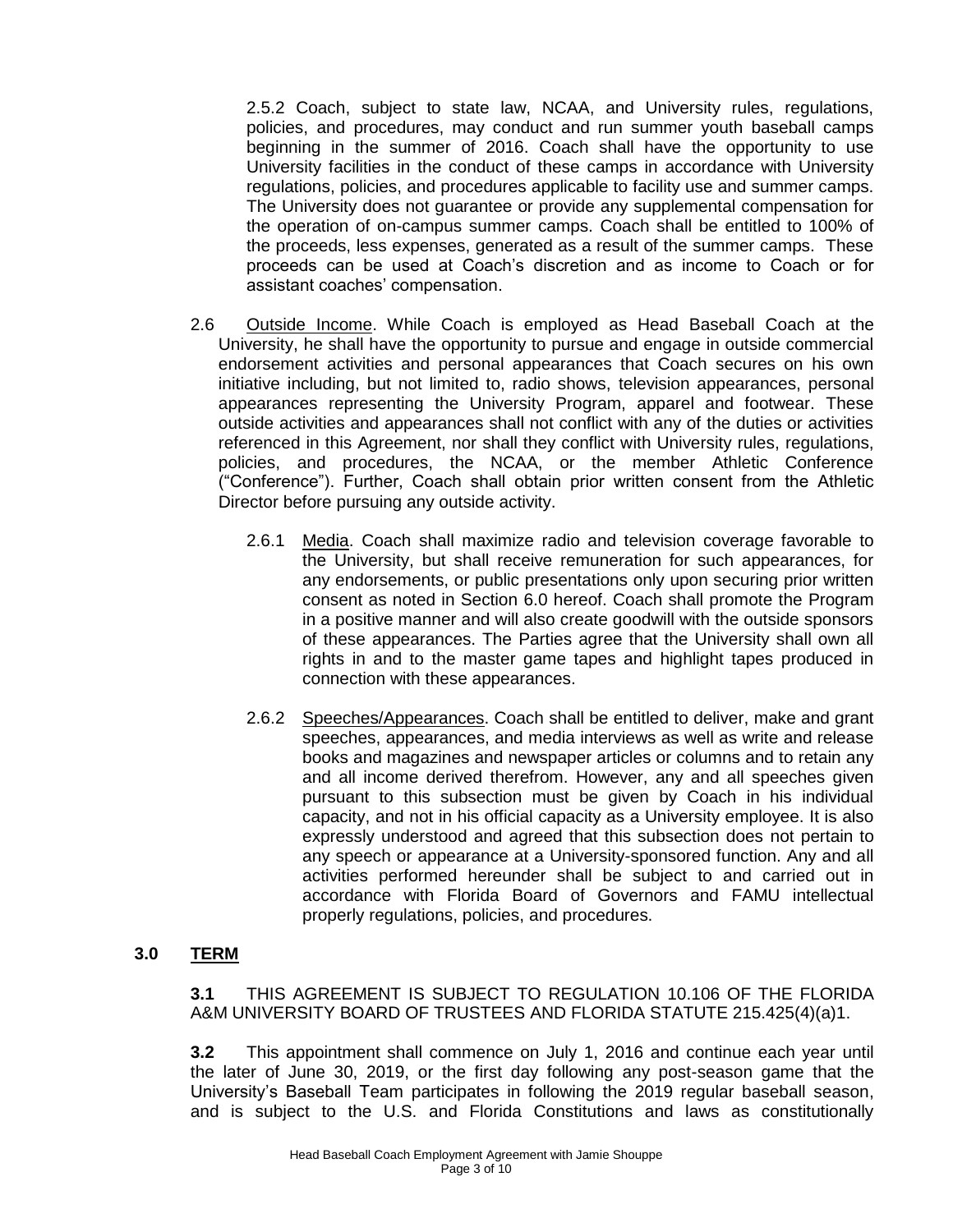permissible, the rules, regulations, policies and procedures of the Florida Board of Governors and the University as now or hereafter promulgated and the conditions stated herein. For the purposes of this Employment Agreement, the Total Term shall consist of three (3) Contract Years defined as follows: each Contract year during the Total Term hereof shall begin on July 1 and end on the following June 30. This appointment is subject to the approval of the FAMU Board of Trustees.

**3.3** As of July 1, 2016, (i) this Employment Agreement shall supersede and replace any and all other prior or existing employment contracts or agreements, including amendments and/or addenda thereto, if any, between the University and the Coach and (ii) any and all such prior or existing employment contracts or agreements, including amendments and/or addenda thereto, if any, are null, void, and of no further force or effect.

**3.4** Subject to terms and conditions contained herein, Coach agrees that he shall not negotiate for or enter into any other sports or athletics related employment prior to June 30, 2019. Should the Coach nevertheless breach this provision, it shall be deemed a breach of this Employment Agreement, and subject to immediate termination of this Employment Agreement, pursuant to which the University shall be under no further financial or other obligation whatsoever to Coach, except for such obligations which have accrued or vested pursuant to this Employment Agreement prior to the date of such termination. Furthermore, as a consequence of such breach, Coach shall within sixty (60) days of termination, pay University liquidated damages, as follows:

| Coach terminates on or before: | Amount of Liquidated Damages |
|--------------------------------|------------------------------|
| June 23, 2017                  | \$180,000.00                 |

Coach terminates on or after: June 23, 2017 **\$90,000.00** 

3.5 Coach recognizes his promise to work for the University for the entire term of this Agreement is of the essence of this Agreement to the University. Coach also recognizes that the University is making a valuable investment in his continued employment by entering into this Agreement and that its investment would be lost if he were to resign his employment with the University prior to the expiration of this Agreement. Thus, the Parties expressly agree that, it being impossible to ascertain or estimate the entire or exact cost, damage, or injury that University may sustain by reason of such breach, the foregoing sums are mutually agreed on as compensation for the injury suffered by the University, and not as a penalty. This provision shall survive the termination of this Agreement by Coach pursuant to subsection 4.2 below of this Agreement and shall remain in full force and effect until June 30, 2019 unless this Employment Agreement is sooner terminated pursuant to subsection 5.0 below of this Employment Agreement.

3.6 The Parties agree that: (1) should another employment opportunity be presented directly or indirectly to Coach and/or to any individual, firm, or entity acting on Coach's behalf or (2) should Coach be interested in other employment during the term of this Agreement, Coach shall notify the Director of Athletics or designee of such opportunity or interest before any substantive discussions are held by Coach and/or any individual or entity acting on Coach's behalf with any potential employer. This provision is essential to this Employment Agreement and violation hereof may be considered cause for termination pursuant to subsection 5.0 below of this Employment Agreement.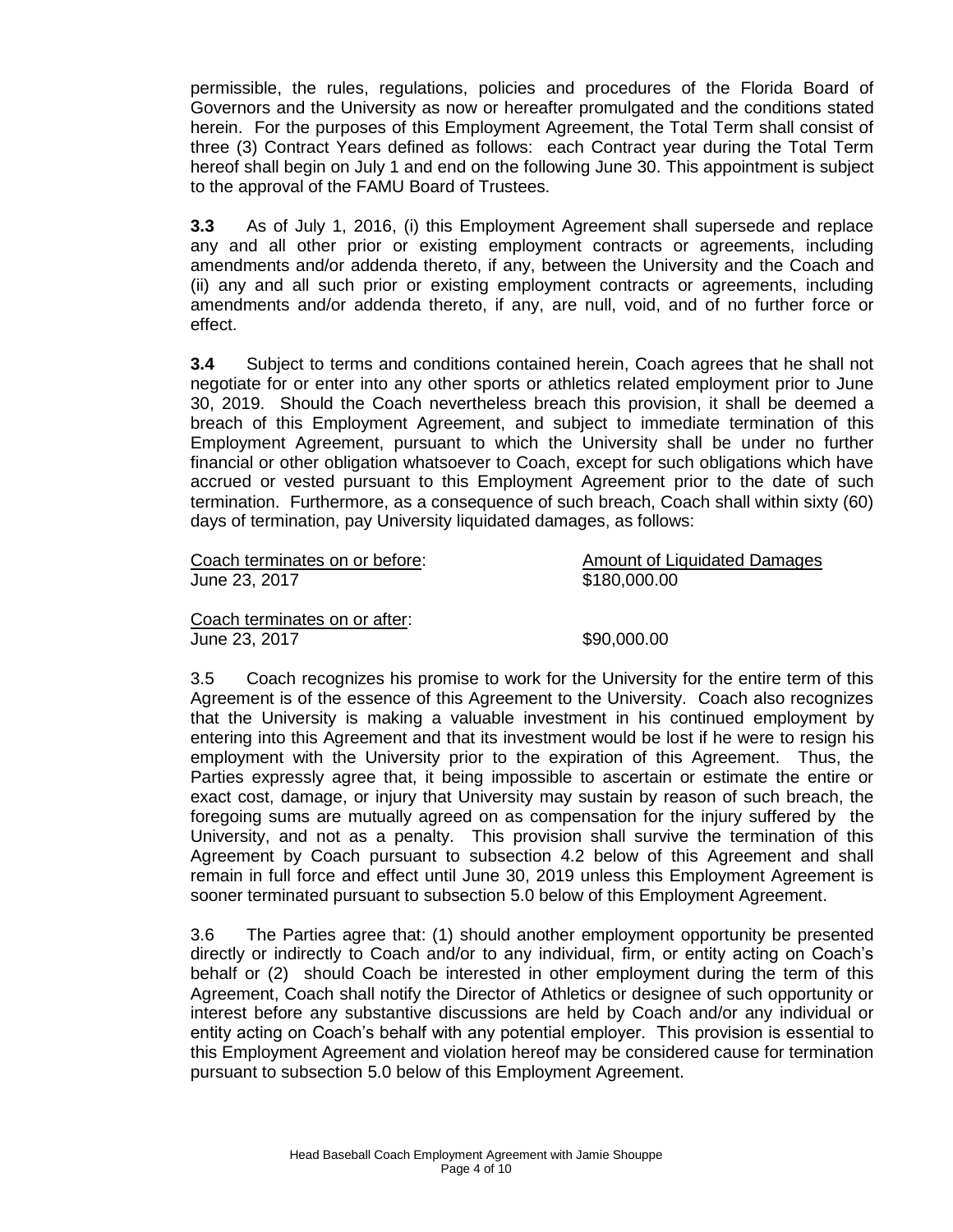3.7 This Agreement is renewable solely upon an offer from University and acceptance by Coach, both of which must be in writing and signed by the respective Parties. This employment in no way grants Coach a claim to tenure in employment, or any years of employment attributable to tenure within the University.

#### **4.0 COACH'S DUTIES**

**4.1** In consideration of the annual salary and other benefits, Coach promises and agrees to be held directly accountable for the Sports Team's budget, scheduling, recruiting and training and other duties as follows; Coach shall:

4.1.1 Faithfully and conscientiously devote best efforts to perform the coaching duties stated herein and assigned by the Athletics Director and the President within the budget allocated;

4.1.2 Devote full-time attention and energy to the duties of Head Baseball Coach as required herein to the administration, management and promotion of the University's Sports Team and Program and in such manner as to reflect positively on the image and reputation of the University and which is consistent with University rules, regulations, policies and procedures; NCAA by-laws, rules, regulations and interpretation; and MEAC by-laws, rules, regulations, and interpretations; and to avoid directly or indirectly any business, professional or personal activities or pursuits that would detract from or prevent Coach from devoting full-time to performance of the duties under this Agreement;

4.1.3 Coach shall not engage in any activity that would embarrass University or detract in any manner from the duties outlined herein including, but not limited to, criminal arrests, prosecutions, convictions and/or guilty or *nolo contendere* pleas to first degree misdemeanors or any felonies;

4.1.4 Know, recognize, comply with and monitor compliance by student-athletes and assistant coaches with the laws, rules, regulations, policies and procedures governing the University and its employees, the constitution, by-laws and rules of the NCAA and the MEAC, or any other conference or organization the University becomes a member of during the term of this Agreement, as now constituted or as they may be amended during the term hereof. Coach shall immediately advise the Vice President of Audit and Compliance and Athletics Director if Coach has reason to believe that a violation(s) has occurred or will occur and shall fully cooperate in any investigation of possible MEAC or NCAA violations conducted or authorized by the University, MEAC or NCAA.

4.1.5 In accordance with NCAA Bylaw 11.1.2.1, as now or hereafter amended, promote, supervise, and ensure that the assistant coaches and any other employees for which Coach is administratively (directly or indirectly) responsible, comply with the aforesaid policies, rules, and regulations; and to immediately notify the President, Athletics Director and Vice President of Audit and Compliance if Coach has reasonable cause to believe violations have occurred or will occur and fully cooperate in any investigation of possible MEAC or NCAA violations conducted or authorized by the University, MEAC or NCAA.

4.1.6 Administer, manage and lead the Sports Team and Program in such a manner as to allow the University's Sports Team to effectively compete in the MEAC and the NCAA.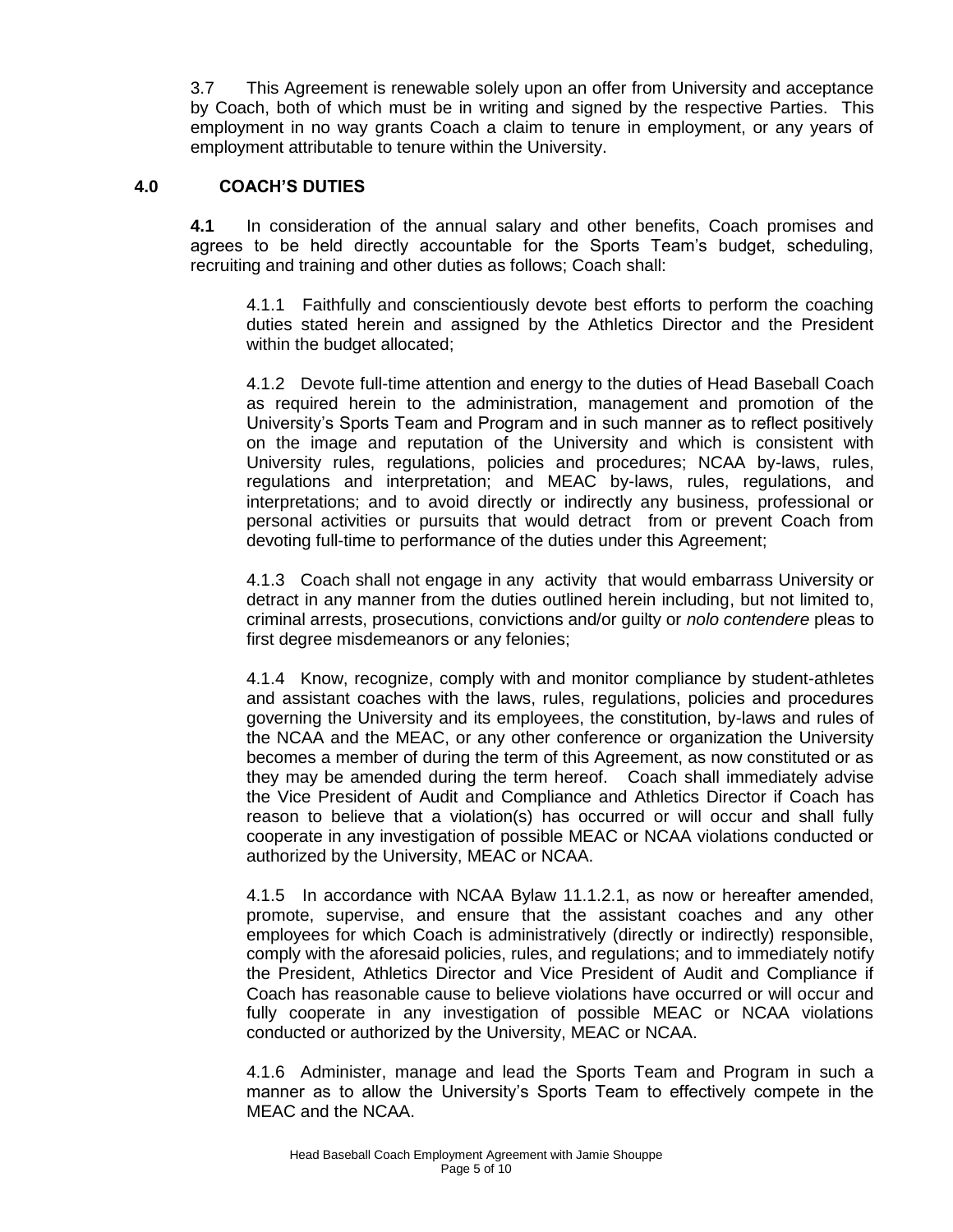4.1.7 Develop programs and compete successfully in academics and athletics while assuring the welfare of student-athletes;

4.1.8 Adhere to and observe the academic standards, requirements and policies of the University, MEAC and NCAA in regard to the recruiting and eligibility requirements of prospective and current student-athletes for the Sports Team; and promote an environment in which admissions, financial aid and academic services for student-athletes and recruiting can be conducted consistent with the University's mission. Coach and members of the baseball coaching staff, including assistant coaches, shall observe the University's academic standards, requirements and policies, at all times and shall not compromise or violate such at any time.

4.1.9 Encourage student-athletes to perform to their highest academic potential, which shall be evaluated by Academic Progress Rates, obtain the highest grades possible, and graduate timely, and work in cooperation with and support of the University's faculty, academic advisors and administrative officials to ensure that all student-athletes' academic requirements are met;

4.1.10 Maintain and cultivate effective relations with the MEAC, NCAA, University alumni, media, public, students, faculty, staff and friends of the University with respect to the University's Sports Team;

4.1.11 Ensure that all student-athletes recruited for the University's Program receive the utmost guidance from both Coach and his coaching staff regarding the importance of academic performance. This includes, but is not limited to, proper academic counseling by the University, which allows every opportunity for all student-athletes to meet the degree requirements necessary to graduate from the University;

4.1.12 Recruit, coach, and train student-athletes that have good moral character, talent, and academically able to compete at the collegiate level while demonstrating concern for their well-being. This includes ensuring that studentathletes are conducting themselves in an appropriate manner that will reflect positively on the University and the Program, both on and off the baseball field;

4.1.13 Discipline student-athletes for violations of Program rules, regulations, policies and/or procedures, or conduct detrimental to the Program; however, conduct of student-athletes in violation of the Student Code of Conduct (FAMU Regulation 2.012) shall be subject to discipline by the University;

4.1.14 Keep public statements complimentary to the Program and the University;

4.1.15 Perform all other duties customarily performed by Head Baseball Coaches of commensurate rank serving other MEAC and NCAA member institutions;

4.1.16 Schedule yearly intercollegiate games subject to the final approval of the Athletics Director and the President;

4.1.17 Provide evaluations of the intercollegiate Sports Team and assistant coaches to the Athletics Director within forty-five (45) days after the last game of the season; and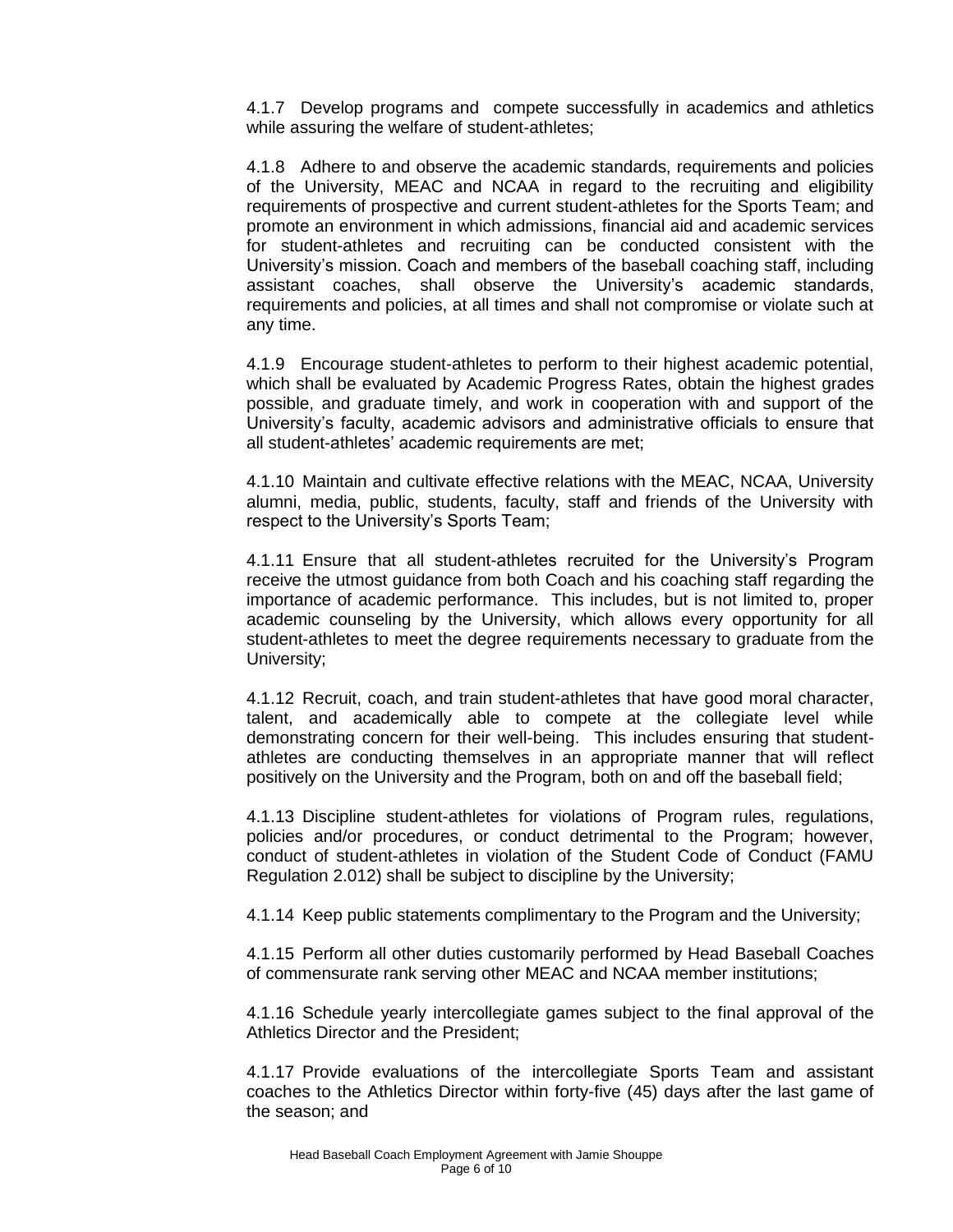4.1.18 Perform all other duties as assigned by the Athletics Director or the President.

# **5.0 NON-REAPPOINTMENT, SEPARATION, TERMINATION, OTHER DISCIPLINE**

5.1 THIS AGREEMENT IS SUBJECT TO REGULATION 10.106 OF THE FLORIDA A&M UNIVERSITY BOARD OF TRUSTEES AND FLORIDA STATUTE 215.425(4)(a)1.

5.2 Non-reappointment, separation or termination of this Agreement by University may occur pursuant to the terms of this Agreement and University regulations as now existing or hereafter promulgated.

5.3 The University shall also have the right to terminate this Agreement for cause at any time prior to its expiration, upon written notice to Coach, upon the following grounds any of which also constitute a breach of this Agreement:

5.3.1 Deliberate and serious violations of duties as set forth in this Agreement or the refusal or unwillingness to perform such duties.

5.3.2 A violation of any term or condition of this Agreement not remedied after thirty (30) days' written notice to Coach from the Athletics Director.

5.3.3 Engaging in conduct which is unlawful; conduct which constitutes moral turpitude as defined by state or federal statutes or as adjudicated by a court of competent jurisdiction or administrative tribunal; conduct in violation of any federal or state law, rule, regulation, policy or procedure; conduct in violation of any rule, regulation, policy or procedure of the MEAC, NCAA, University or Florida Board of Governors, including any such violation may have occurred prior to Coach's employment with the University; or conduct seriously prejudicial to the best interests of the University, the Athletic Department or its Sports Team.

5.3.4 Failure by Coach to timely report to the University's President or Athletic Director any violation of NCAA or MEAC rules by any student-athlete, athletics staff member, or other representative of the University's athletics interests about which Coach knows or should have known.

5.3.5 Failure to supervise the assistant coaches and baseball's other coaching staff in a manner to prevent the NCAA or MEAC violations.

5.3.6 Significant or repetitive violations or major violations of any by-law, rule, regulation, policy or procedure of the MEAC or NCAA, which may adversely affect the University's Sports Team or Athletic Department or could result in the University being placed on probation or punished in any manner by the MEAC or NCAA.

5.3.7 Prolonged absence, i.e. at least three (3) consecutive days, from the University without consent of the Athletics Director or the President.

5.4 In the event of any such termination for cause, the Coach's salary and other benefits, as set forth above, shall terminate as provided in such written notice, and the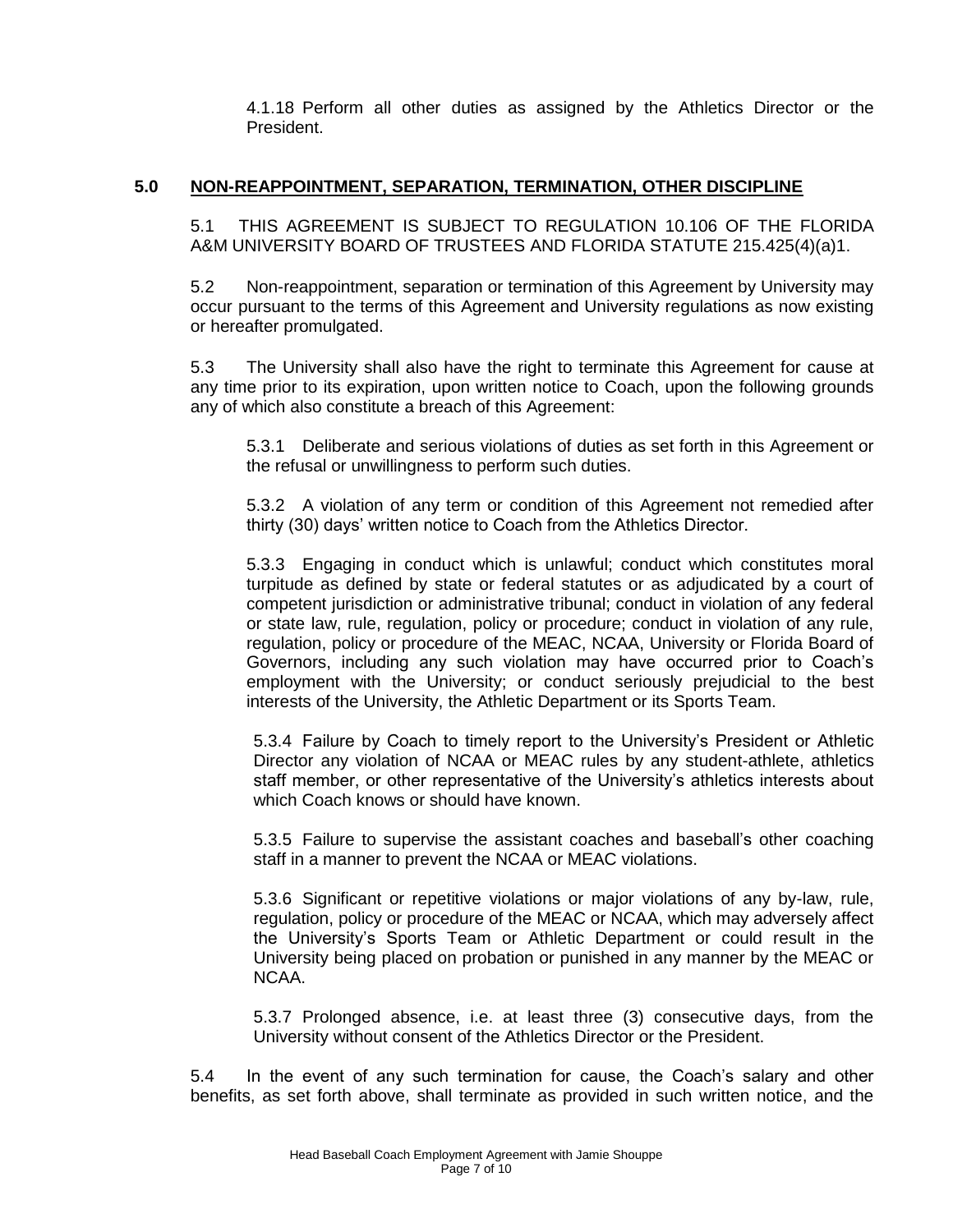University thereafter shall not be liable to Coach for any damages, unless Coach is otherwise entitled thereto under applicable state or federal law.

5.5 Notwithstanding any other provision of this Agreement, the Agreement shall terminate automatically if:

- 5.5.1 Coach dies;
- 5.5.2 Coach becomes totally or permanently disabled; or
- 5.5.3 The Parties mutually agree in writing.

5.6 If Coach is found in violation of MEAC or NCAA regulations, while employed by the University or during prior employment at another NCAA member Institution, the Coach shall be subject to disciplinary or corrective action by the University as set forth in the provisions of the NCAA enforcement procedures. In addition, Coach may be suspended for a period of time, without pay, or the Coach's employment may be terminated if the Coach is found to have been involved in significant or repetitive violations of the NCAA, MEAC or University rules, procedures or regulations.

5.7 This Employment Contract is subject to the U.S. and Florida Constitutions and laws as constitutionally permissible, and the regulations, policies and procedures of the Florida Board of Governors and FAMU, as now existing or hereafter promulgated.

#### **6.0 OUTSIDE EMPLOYMENT**

6.1 Except as set forth in section 2.0 above, Coach agrees not to personally or through any agent actively seek, negotiate for or accept other full-time or part-time employment of any nature during the term of this Agreement without first having obtained written consent from the Athletics Director and the President as set forth in FAMU Regulation 10.122. If such employment is approved, Coach hereby agrees:

**6.1.1** Such outside activities shall not interfere with the full and complete performance by the Coach of the duties and responsibilities as provided herein.

**6.1.2** Not to accept or receive directly or indirectly any monies, benefit or any other gratuity from any person, corporation, FAMU Boosters or Alumni Association or benefactor, if such action would violate MEAC, NCAA or University rules, procedures or regulations.

**6.1.3** To report to the Athletics Director and President in writing annually or more frequently, if requested by the University all athletically related income and/or benefits Coach receives from sources outside the University during the term of this Agreement. The University shall have reasonable access to all records of the Coach necessary to verify such reports and the Coach's compliance with this provision.

**6.1.4** Such activities are independent of the Coach's employment with the University and the University shall have no responsibility or liability for any claims arising therefrom.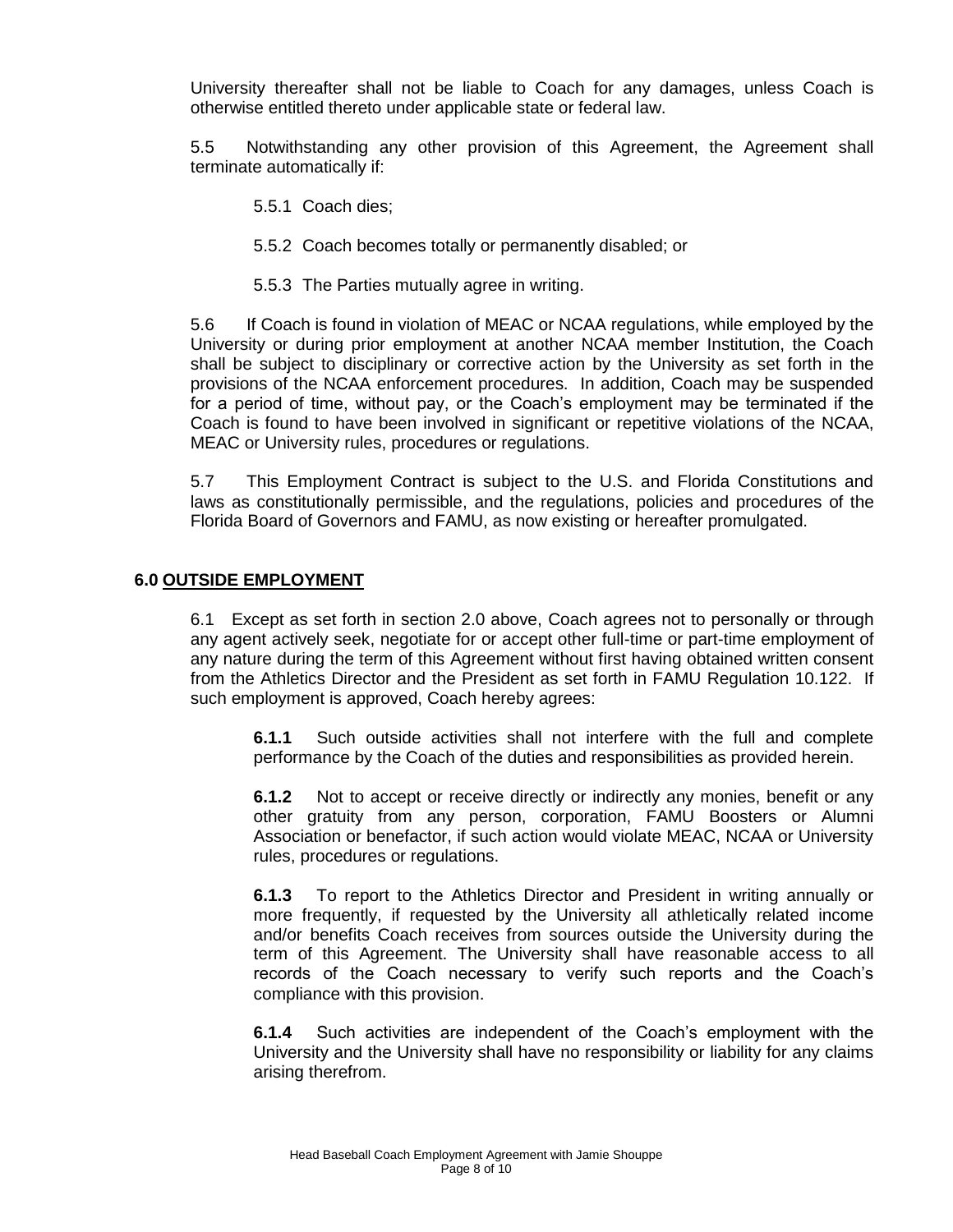The University shall have reasonable access to all records of the Coach necessary to verify such reports and the Coach's compliance with this provision.

#### **7.0 SUPPORT STAFF**

Coach will have the ability to recommend the hiring and dismissal of assistant coaches or other baseball support staff subject to the approval of the Athletics Director and the President. Employment and discharge of such assistants shall be effected under relevant Florida Board of Governors and University rules, regulations, policies and procedures.

#### **8.0 UNIVERSITY PROPERTY**

All materials or articles of information, including, without limitation, personnel records, student records, Coach's records, statistics or any other material or data in any form or medium furnished to Coach by the University, or developed by Coach on behalf of the University, or at the University's or Coach's direction or supervision, are and shall remain the sole, proprietary and confidential property of the University.

#### **9.0 NO WAIVER OF DEFAULT**

No waiver by the Parties hereto of any default or breach of any covenant, term or condition of this Agreement shall be deemed to be a waiver of any other default or breach of the same or any other covenant, term or condition contained herein.

#### **10.0 SEVERABILITY**

If any provision of this Agreement shall be determined to be void, invalid, unenforceable or illegal for any reason, it shall be ineffective only to the extent of such prohibition and the validity and enforceability of all the remaining provisions shall not be affected thereby.

#### **11.0 IMPOSSIBILITY**

University may cancel this Agreement at any time upon thirty (30) days' notice without further financial or other obligation due to a determination by the Florida Board of Governors or the University to eliminate the Sports Team Program for lack of funds, or a decision to discontinue the Program made in accordance with applicable rules, regulations, policies and procedures.

#### **12.0 ASSIGNMENT**

This is an Agreement for the performance of personal services. It is personal to the Coach and the University and may not be assigned to any other person or entity without the express written consent of all Parties.

#### **13.0 ACKNOWLEDGEMENT**

Coach has fully read and understands the foregoing provisions of this Agreement and agrees that such provisions are reasonable and enforceable and further agrees to abide by this Agreement and terms and conditions set forth herein.

#### **14.0 GOVERNING LAW**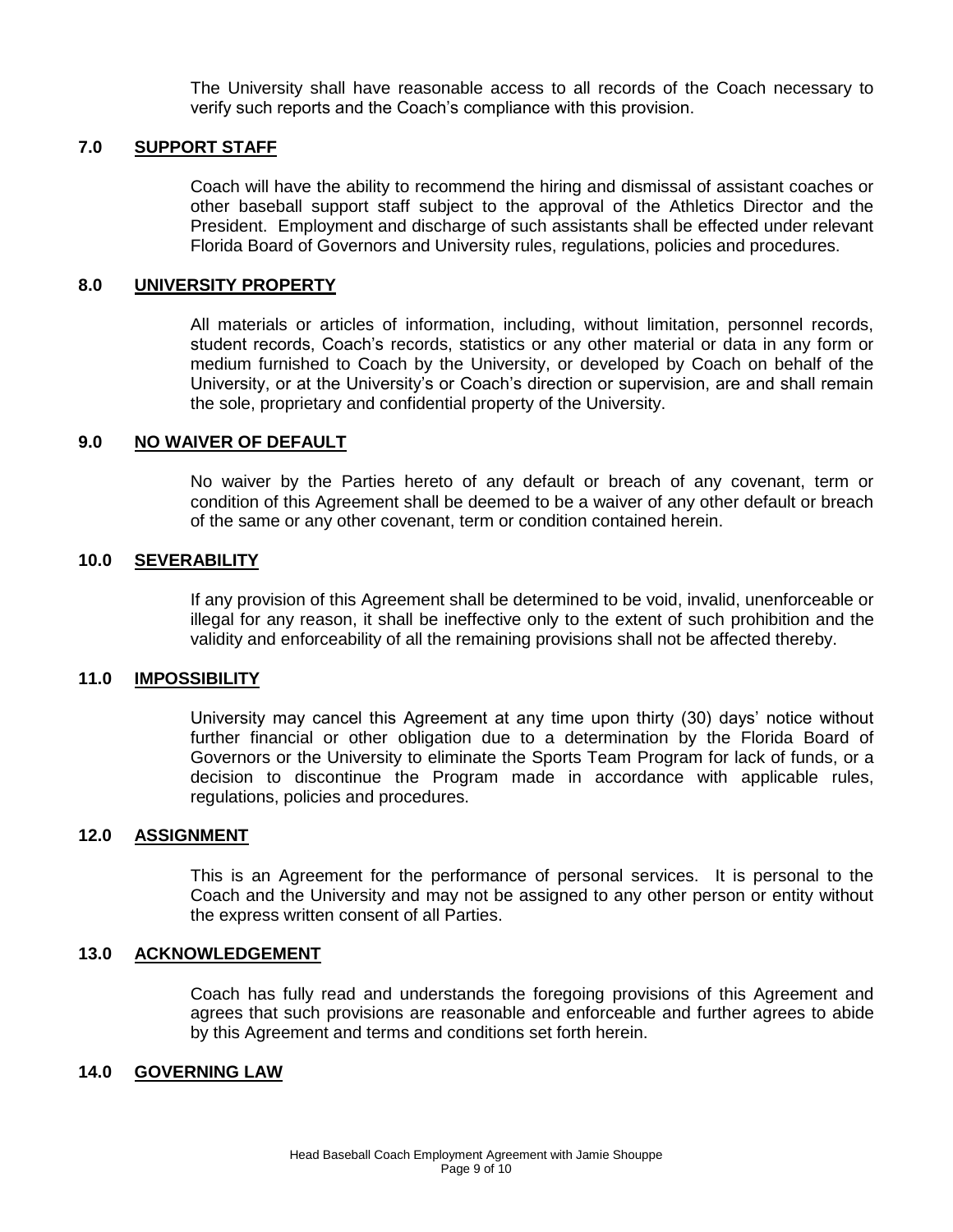This Agreement shall be governed by and construed in accordance with the laws of the State of Florida. Venue for any litigation arising out of or in connection with this Agreement shall be in Leon County, Florida.

#### **15.0 ENTIRE AGREEMENT; MODIFICATION**

This Agreement contains all the terms between the Parties with respect to the subject matter hereof and shall govern the respective duties and obligations of the Parties. Neither party is relying upon representations not contained in this Agreement. This Agreement supersedes any other written or oral representations, statements, negotiations, or agreements to the contrary. This Agreement cannot be changed, modified or amended in any respect except by a written instrument signed by the respective Parties.

**IN WITNESS WHEREOF,** Coach and the authorized representatives of University have executed this Agreement as fully executed below.

# **FLORIDA A&M UNIVERSITY COACH:**

Elmira Mangum Jamie Shouppe

President Head Baseball Coach

i<br>L

Date **Date Date Date Date Date** 

 $\overline{\phantom{a}}$  , which is a set of the set of the set of the set of the set of the set of the set of the set of the set of the set of the set of the set of the set of the set of the set of the set of the set of the set of th

 $\mathcal{L}_\text{max}$  and  $\mathcal{L}_\text{max}$  and  $\mathcal{L}_\text{max}$  and  $\mathcal{L}_\text{max}$ Milton Overton Director of Intercollegiate Athletics

**Date** 

Approved as to Form and Legality.

\_\_\_\_\_\_\_\_\_\_\_\_\_\_\_\_\_\_\_\_\_\_\_\_\_\_\_\_\_\_\_\_\_\_\_\_ FAMU, Office of the General Counsel Date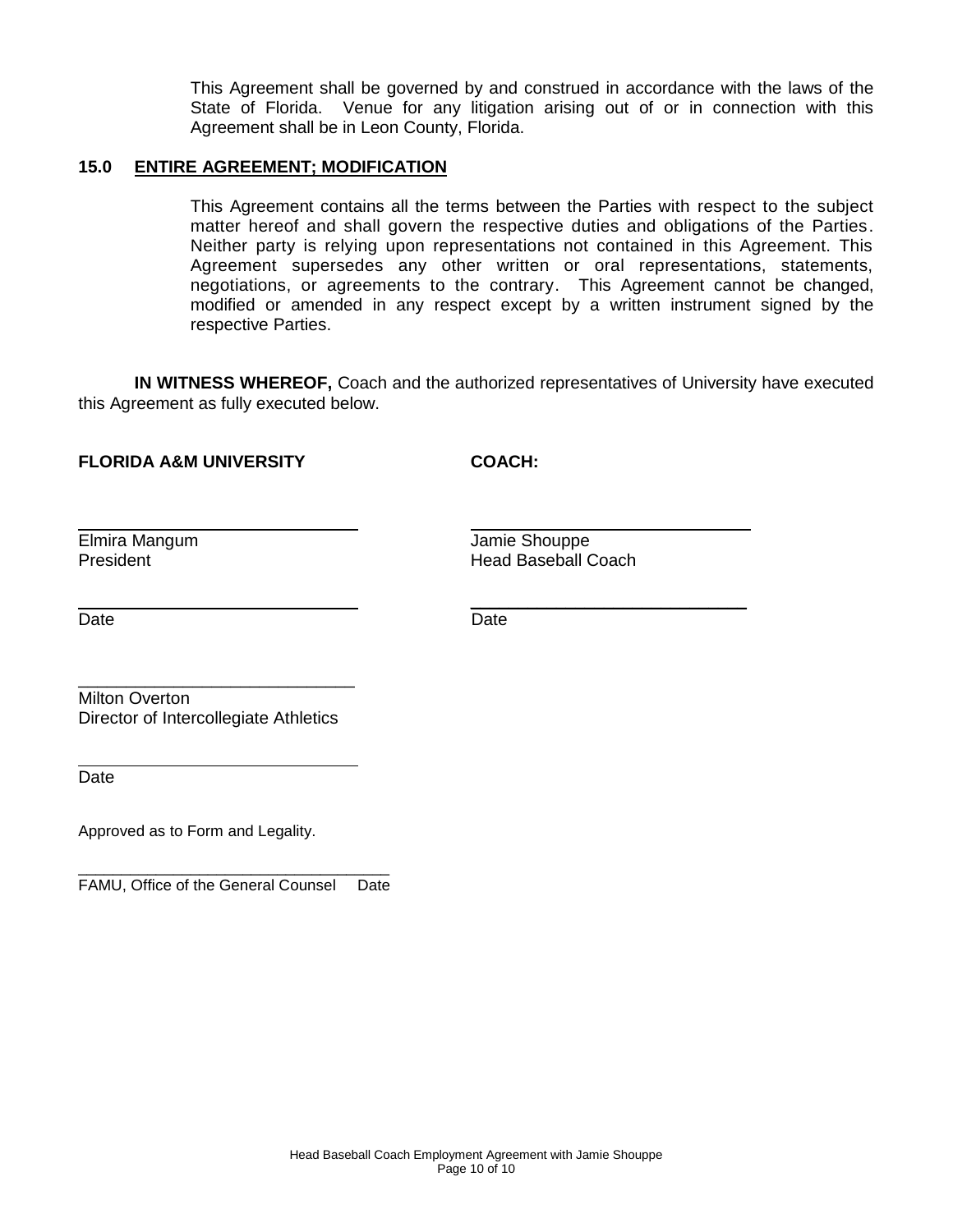# *FLORIDA A&M UNIVERSITY HEAD SOFTBALL COACH EMPLOYMENT AGREEMENT*

**THIS EMPLOYMENT AGREEMENT** ("Agreement") is entered into by and between Florida A&M University ("FAMU"), on behalf of the FAMU Board of Trustees, (the "University") and Veronica Wiggins (the "Coach"). The University and the Coach are collectively referred to as "Parties."

# *RECITALS*

**WHEREAS**, the University is in need of the services of an athletic coach to coach the University's softball team; and

**WHEREAS**, the Coach represents that she meets the University's qualifications for the position of head softball coach and is available for employment in this capacity with the University; and

**WHEREAS**, the Parties desire to set forth the terms of their Agreement in writing.

In consideration of the mutual covenants, promises and conditions in this Agreement, University and Coach agree as follows:

# *TERMS*

# **1.0 GENERAL EMPLOYMENT TERMS**

**1.1** Subject to the terms and conditions for employment with the University as provided in this Agreement, University employs Coach as Head Softball Coach ("Sports Team") with the University's intercollegiate softball program ("Program"), and Coach understands, agrees to and accepts the terms and conditions for employment outlined in this Agreement.

**1.2** Coach shall work under the direct supervision of the Director Intercollegiate Athletics of University ("Athletics Director") or the Athletics Director's designee, and shall confer with the Athletics Director on all matters requiring administrative and technical decisions. The Coach shall be under the overall general supervision of the President of the University. The Athletics Director and Coach shall confer with the President if a problem cannot otherwise be resolved.

**1.3** Coach shall lead, recruit for, manage, supervise and promote the Softball Team and Softball Program and perform such other duties in the intercollegiate athletic program of the University as may be assigned during the term of this Agreement and any extensions hereof.

# 2.0 **COMPENSATION AND OTHER EMPLOYMENT INCENTIVES**

2.1 In consideration for services and satisfactory performance of the conditions of this Agreement by Coach, University promises to provide Coach an annual salary of \$77,000.00, effective July 1, 2016. The University's performance and obligation to pay under the Agreement is contingent upon the availability of funding and funds budgeted and approved annually by the FAMU Board of Trustees for its purposes. It is agreed that the compensation so paid shall be subject to the same payroll deductions/withholdings that apply to University's employees and as required by applicable state and federal laws and University rules, regulations and policies.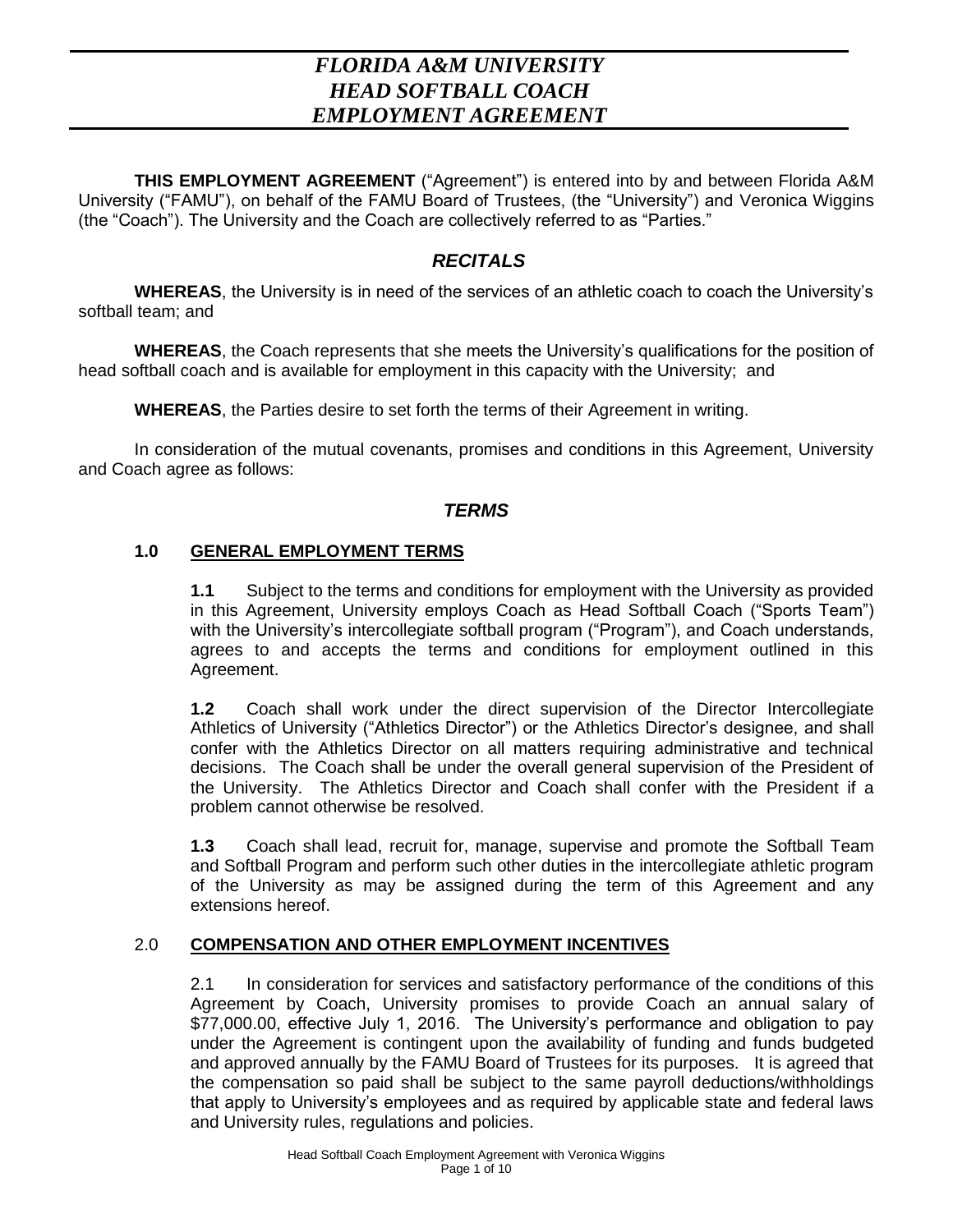2.2 *Standard University Fringe Benefits*. Coach shall be entitled to standard University benefits provided to other regular, full-time employees of the University in Administrative and Professional Services classification, including group insurance, vacation with pay, retirement programs, etc. and shall be eligible to participate in voluntary payroll deduction programs on the same basis and with the same employer contributions that apply to the University's Administrative and Professional Services employees. The University shall not be responsible for any other compensation or monetary benefit to the Coach of any kind unless it is specifically set forth herein.

2.3 *Merit or Cost of Living Increases.* During the term of this Agreement, the Coach shall be eligible for merit and/or cost of living increases as the University may provide to Administrative and Professional Services employees of the University. Such merit increases shall be based on the Coach's job duties and responsibilities, as distinguished from her win-loss record, and based upon the same process as is used for other Administrative and Professional Services employees and shall take into account prior evaluations and the expectations and goals as established with the Athletics Director.

2.4 Performance Incentives (*if earned).* While Employee is serving as Head Coach, the University will provide or arrange for the following performance incentives (athletic and academic) and no others. Performance bonuses will be awarded annually, if earned, per the departmental Bonus Policy. The cumulative amount of annual bonus and incentives earned may not exceed one (1) month salary of Coach. Said incentives shall be paid within thirty (30) days after attainment of the goal or official announcement of the honor. Specifically, Softball Head Coach Performance Bonuses are as follows:

(a) Academic From and after July 1, 2016, and each year thereafter, for each year that Softball achieves (i) a graduation rate that equals or exceeds 85% based on the NCAA Graduation Success Rate (GSR) or a succeeding model, and (ii) the team's Academic Progress Rate (APR) as calculated by the NCAA is above the NCAA defined cut score, the University shall pay to Coach Five Thousand Dollars (\$5,000).

- (b) Athletic Performance Bonuses Athletic Conference and NCAA
	- (i) Athletic Conference Championship (as the Athletic Conference defines the Conference Champion) = One  $(1)$  month's base salary for the conference championship
	- (ii) Athletic Conference Coach of the Year = One (1) month's salary for each honor awarded)
	- (iii) Athletic Performance Bonuses -NCAA National Coach of the Year by the American Softball Coaches Association  $= 1$  month's salary for each honor awarded.

2.5 Other Miscellaneous Compensation and Benefits. In addition to the annual and incentivized compensation and benefits as provided above, Coach shall be provided with the following miscellaneous compensation and benefits associated with her position as Head Softball Coach of the University's Program.

(a) Coach shall have eight (8) complimentary tickets provided to her by the University, at no charge, for all University sporting events.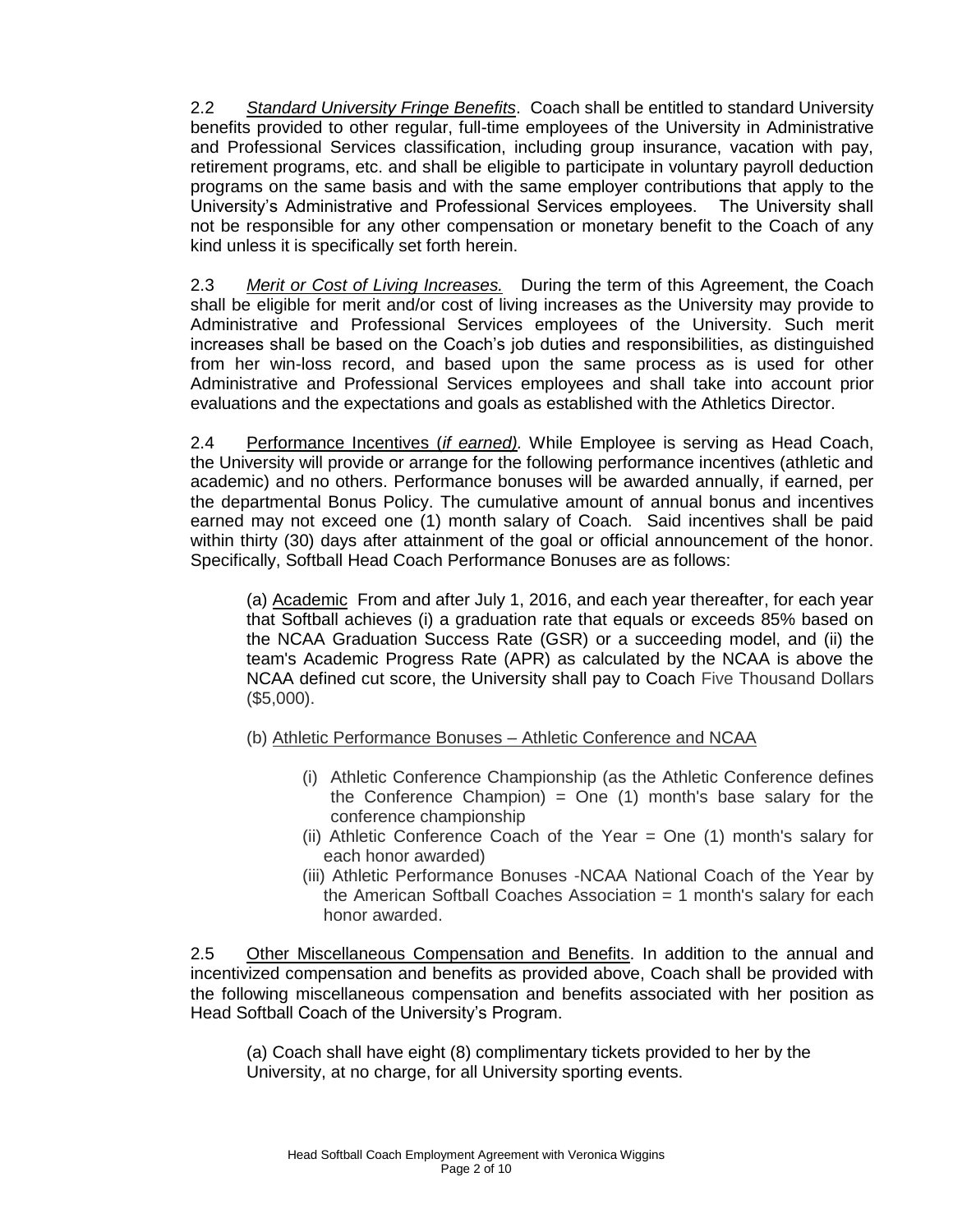(b) Coach, subject to state law, NCAA, and University rules, regulations, policies and procedures, may conduct and run summer youth softball camps beginning in the summer of 2016. Coach shall have the opportunity to use University facilities in the conduct of these camps in accordance with University regulations, policies, and procedures applicable to facility use and summer camps. The University does not guarantee or provide any supplemental compensation for the operation of oncampus summer camps. Coach shall be entitled to 100% of the proceeds, less expenses, generated as a result of the summer camps. These proceeds can be used at Coach's discretion and as income to Coach or for assistant coaches' compensation.

2.6 Outside Income. While Coach is employed as Head Softball Coach at the University, he shall have the opportunity to pursue and engage in outside commercial endorsement activities and personal appearances that Coach secures on her own initiative including, but not limited to, radio shows, television appearances, personal appearances representing the University Program, apparel and footwear. These outside activities and appearances shall not conflict with any of the duties or activities referenced in this Agreement, nor shall they conflict with University rules, regulations, policies, and procedures, the NCAA, or the member Athletic Conference ("Conference"). Further, Coach shall obtain prior written consent from the Athletic Director before pursuing any outside activity.

2.7 Media. Coach shall maximize radio and television coverage favorable to the University, but shall receive remuneration for such appearances, for any endorsements, or public presentations only upon securing prior written consent as noted in Section 5 hereof. Coach shall promote the Program in a positive manner and will also create goodwill with the outside sponsors of these appearances. The Parties agree that the University shall own all rights in and to the master game tapes and highlight tapes produced in connection with these appearances.

2.8 Speeches/Appearances. Coach shall be entitled to deliver, make and grant speeches, appearances, and media interviews as well as write and release books and magazines and newspaper articles or columns and to retain any and all income derived therefrom. However, any and all speeches given pursuant to this subsection must be given by Coach in her individual capacity, and not in her official capacity as a University employee. It is also expressly understood and agreed that this subsection does not pertain to any speech or appearance at a University-sponsored function. Any and all activities performed hereunder shall be subject to and carried out in accordance with Florida Board of Governors and FAMU intellectual properly regulations, policies and procedures.

# **3.0 TERM**

**3.1** THIS AGREEMENT IS SUBJECT TO REGULATION 1.106 OF THE FLORIDA A&M UNIVERSITY BOARD OF TRUSTEES AND FLORIDA STATUTE 215.425(4)(a)1.

**3.2** This appointment shall commence on July 1, 2016 and continue each year until the later of June 30, 2019, or the first day following any post-season game that the University's Softball Team participates in following the 2019 regular softball season. For the purposes of this Employment Agreement, the Total Term shall consist of three (3) Contract Years defined as follows: each Contract year during the Total Term hereof shall begin on July 1 and end on the following June 30.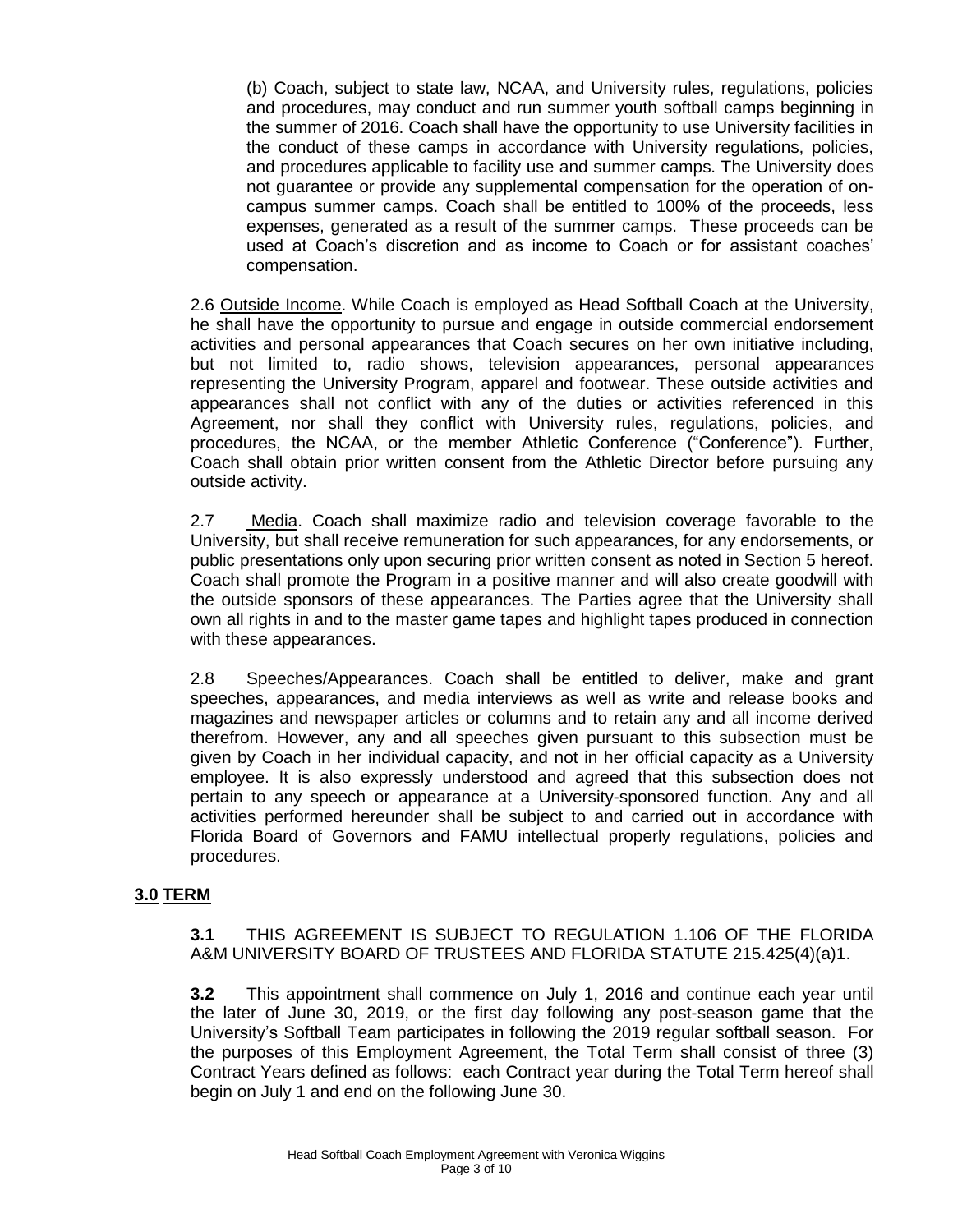3.2 As of July 1, 2016, (i) this Employment Agreement shall supersede and replace any and all other prior or existing employment contracts or agreements, including amendments and/or addenda thereto, if any, between the University and the Coach and (ii) any and all such prior or existing employment contracts or agreements, including amendments and/or addend thereto, if any, are null, void, and of no further force or effect.

3.3 Subject to terms and conditions contained herein, Coach agrees that she shall not negotiate for or enter into any other sports or athletics related employment prior to June 30, 2019. Should the Coach nevertheless breach this provision, it shall be deemed a breach of this Employment Agreement, and subject to immediate termination of this Employment Agreement, pursuant to which the University shall be under no further financial or other obligation whatsoever to Coach, except for such obligations which have accrued or vested pursuant to this Employment Agreement prior to the date of such termination. Furthermore, as a consequence of such breach, Coach shall within sixty (60) days of termination, pay University liquidated damages, as follows:

| Coach terminates on or before: | <b>Amount of Liquidated Damages</b> |
|--------------------------------|-------------------------------------|
| June 23, 2017                  | \$142,000.00                        |
| Coach terminates on or after:  |                                     |
| June 23, 2017                  | \$71,000.00                         |

3.4 Coach recognizes her promise to work for the University for the entire term of this Agreement is of the essence of this Agreement to the University. Coach also recognizes that the University is making a valuable investment in her continued employment by entering into this Agreement and that its investment would be lost if she were to resign her employment with the University prior to the expiration of this Agreement. Thus, the Parties expressly agree that, it being impossible to ascertain or estimate the entire or exact cost, damage, or injury that University may sustain by reason of such breach, the foregoing sums are mutually agreed on as compensation for the injury suffered by University, and not as a penalty. This provision shall survive the termination of this Agreement by Coach pursuant to subsection 4.2 below of this Agreement and shall remain in full force and effect until June 30, 2019 unless this Employment Agreement is sooner terminated pursuant to subsection 5.0 below of this Employment Agreement.

3.5 The Parties agree that should another employment opportunity be presented directly or indirectly to Coach and/or any individual, firm, or entity acting on Coach's behalf or should Coach be interested in other employment during the term of this Agreement, Coach shall notify the Director of Athletics or designee of such opportunity or interest before any substantive discussions can be held by Coach and/or any individual or entity acting on Coach's behalf with any potential employer. This provision is essential to this Employment Agreement and violation hereof may be considered cause for termination pursuant to subsection 4.1 below of this Employment Agreement.

3.6 This Agreement is renewable solely upon an offer from University and acceptance by Coach, both of which must be in writing and signed by respective the Parties. This employment in no way grants Coach a claim to tenure in employment, or any years of employment attributable to tenure within the University.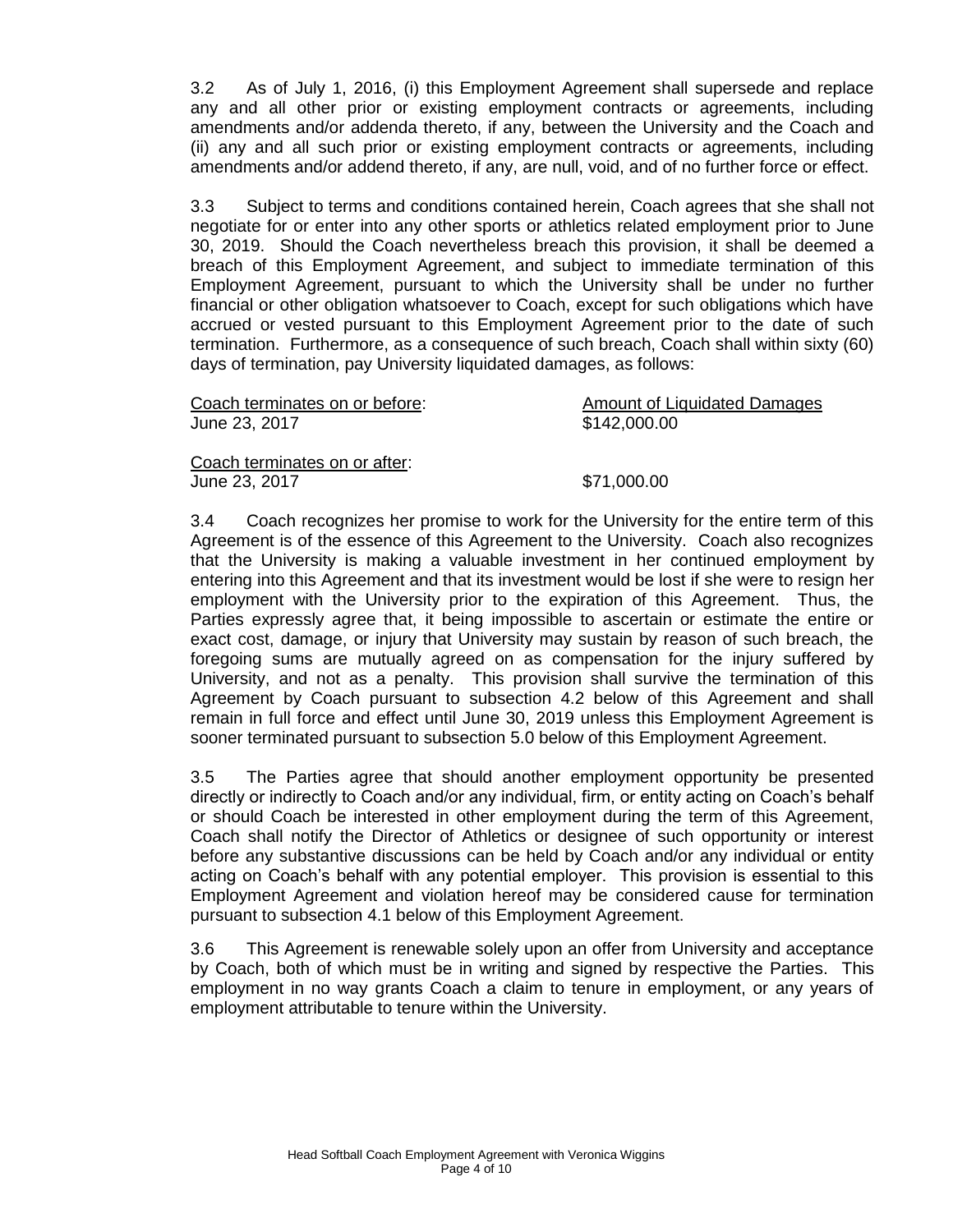#### 4 **COACH'S DUTIES**

4.1 In consideration of the annual salary and other benefits, Coach promises and agrees to be held directly accountable for the Sports Team's budget, scheduling, recruiting and training and other duties as follows; Coach shall:

4.1.1 Faithfully and conscientiously devote best efforts to perform the coaching duties stated herein and assigned by the Athletics Director and the President within the budget allocated;

4.1.2 Devote full-time attention and energy to the duties of Head Softball Coach as required herein to the administration, management and promotion of the University's Sports Team and Program and in such manner as to reflect positively on the image and reputation of the University; and to avoid directly or indirectly any business, professional or personal activities or pursuits that would detract from or prevent Coach from devoting full-time to performance of the duties under this Agreement or that would embarrass University or detract in any manner from the duties outlined herein including criminal arrests, prosecutions, convictions and/or guilty or *nolo contendere* pleas to first degree misdemeanors or any felonies;

4.1.3 Know, recognize, comply with and monitor compliance by student-athletes and assistant coaches with the laws, rules, regulations, policies and procedures governing the University and its employees, the constitution, by-laws and rules of the NCAA and the MEAC, or any other conference or organization the University becomes a member of during the term of this Agreement, as now constituted or as they may be amended during the term hereof. Coach shall immediately advise the Vice President of Audit and Compliance and Athletics Director if Coach has reason to believe that a violation(s) has occurred or will occur and shall fully cooperate in any investigation of possible MEAC or NCAA violations conducted or authorized by the University, MEAC or NCAA.

4.1.4 In accordance with NCAA Bylaw 11.1.2.1, as now or hereafter amended, promote, supervise and ensure that the assistant coaches and any other employees for which Coach is administratively (directly or indirectly) responsible, comply with the aforesaid policies, rules, and regulations; and to immediately advise the President, Athletics Director and Vice President of Audit and Compliance if Coach has reasonable cause to believe violations have occurred or will occur and fully cooperate in any investigation of possible MEAC or NCAA violations conducted or authorized by the University, MEAC or NCAA.

4.1.5 Administer, manage and lead the Sports Team and Program in such a manner as to allow the University's Sports Team to effectively compete in the MEAC and the NCAA.

4.1.6 Develop programs and procedures, in conjunction with the Office of Academic Services, with respect to the education, evaluation, recruitment, training, and coaching of student-athletes to compete successfully in academics and athletics while assuring the welfare of student-athletes;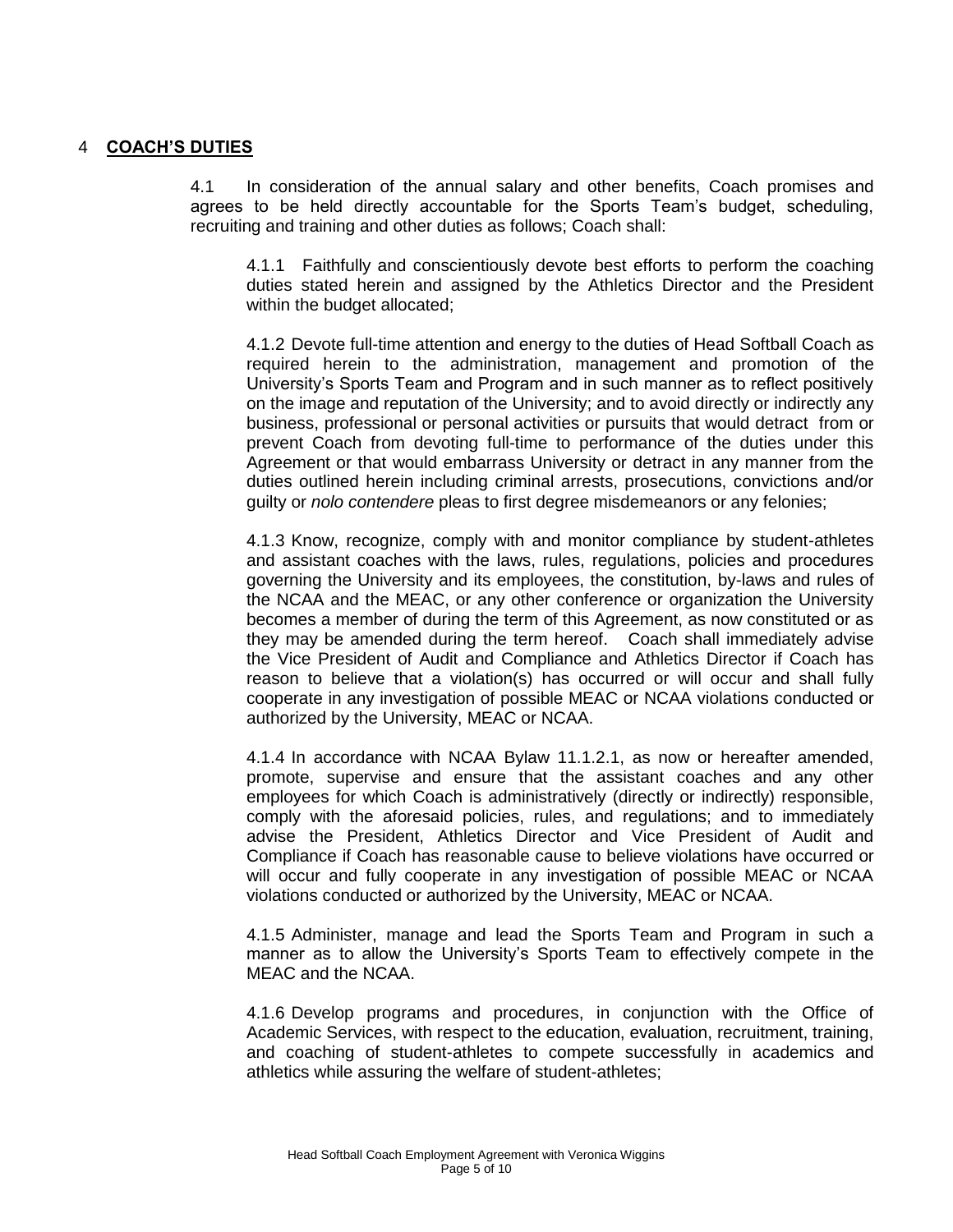4.1.7 Adhere to and observe the academic standards, requirements and policies of the University, MEAC and NCAA in regard to the recruiting and eligibility requirements of prospective and current student-athletes for the Sports Team; and promote an environment in which admissions, financial aid and academic services for student-athletes and recruiting can be conducted consistent with the University's mission. Coach and members of the softball coaching staff, including assistant coaches, shall observe the University's academic standards, requirements and policies, at all times and shall not compromise or violate such at any time.

4.1.8 Encourage student-athletes to perform to their highest academic potential, which shall be evaluated by Academic Progress Rates, obtain the highest grades possible, and graduate timely, and work in cooperation with and support of the University's faculty, academic advisors and administrative officials to ensure that all student-athletes' academic requirements are met;

4.1.9 Maintain and cultivate effective relations with the MEAC, NCAA, University alumni, media, public, students, faculty, staff and friends of the University with respect to the University's Sports Team;

4.1.10 Perform all other duties customarily performed by Head Softball Coaches of commensurate rank serving other MEAC and NCAA member institutions;

4.1.11 Schedule yearly intercollegiate games subject to the final approval of the Athletics Director;

4.1.12 Provide evaluations of the intercollegiate Sports Team and assistant coaches to the Athletics Director within forty-five (45) days after the last game of the season; and

4.1.13 Perform all other duties as assigned by the Athletics Director or the President.

4.2 Coach shall maximize radio and televisions coverage favorable to the University, but shall receive remuneration for such appearances, for any endorsements, or public presentations only upon securing prior written consent as noted in Section 6.0 hereof.

# 5 **NON-REAPPOINTMENT, SEPARATION, TERMINATION, OTHER DISCIPLINE**

5.1 THIS AGREEMENT IS SUBJECT TO REGULATION 1.106 OF THE FLORIDA A&M UNIVERSITY BOARD OF TRUSTEES AND FLORIDA STATUTE 215.425(4)(a)1.

5.2 Non-reappointment, separation or termination of this Agreement by University may occur pursuant to the terms of this Agreement and University regulations as now existing or hereafter promulgated.

5.3 The University shall also have the right to terminate this at any time prior to its expiration, upon written notice to Coach, upon the following grounds:

5.3.1 Deliberate and serious violations of duties as set forth in this Agreement or the refusal or unwillingness to perform such duties.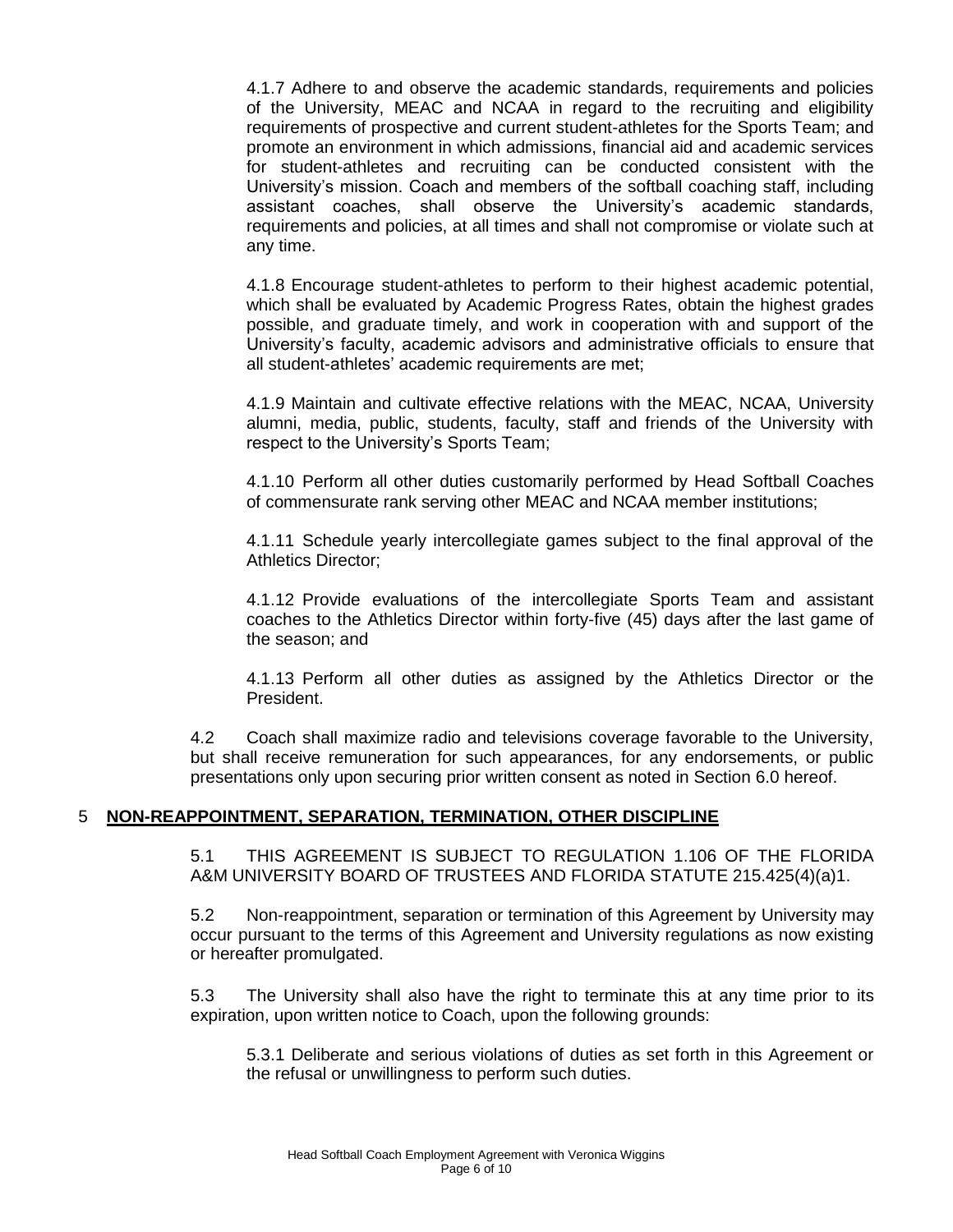5.3.2 A violation of any term or condition of this Agreement not remedied after thirty (30) days' written notice to Coach from the Athletics Director.

5.3.3 Engaging in conduct which is unlawful; conduct which constitutes moral turpitude as defined by state or federal statutes or as adjudicated by a court of competent jurisdiction or administrative tribunal; conduct in violation of any federal or state law, rule, regulation, policy or procedure; conduct in violation of any rule, regulation, policy or procedure of the MEAC, NCAA, University or Florida Board of Governors; or conduct seriously prejudicial to the best interests of the University or its Sports Team.

5.3.4 Failure to supervise the assistant coaches and softball other coaching staff in a manner to prevent the NCAA or MEAC violations.

5.3.5 Significant or repetitive violations or major violations of any by-law, rule, regulation, policy or procedure of the MEAC or NCAA, which may adversely affect the University's Sports Team or could result in the University being placed on probation or punished in any manner by the MEAC or NCAA.

5.3.6 Prolonged absence, i.e. at least three (3) consecutive days, from the University without consent of the Athletics Director or the President.

5.4 In the event of any such termination for cause, the Coach's salary and other benefits, as set forth above, shall terminate as provided in such written notice, and the University thereafter shall not be liable to Coach for any damages, unless Coach is otherwise entitled thereto under applicable state or federal law.

5.5 Notwithstanding any other provision of this Agreement, the Agreement shall terminate automatically if:

- 5.5.1 Coach dies;
- 5.5.2 Coach becomes totally or permanently disabled; or
- 5.5.3 The Parties mutually agree in writing.

5.6 If Coach is found in violation of MEAC or NCAA regulations, while employed by the University or during prior employment at another NCAA member Institution, the Coach shall be subject to disciplinary or corrective action by the University as set forth in the provisions of the NCAA enforcement procedures. In addition, Coach may be suspended for a period of time, without pay, or the Coach's employment may be terminated if the Coach is found to have been involved in significant or repetitive violations of the NCAA, MEAC or University rules, procedures or regulations.

5.7 This Employment Contract is subject to the U.S. and Florida Constitutions and laws as constitutionally permissible, and the regulations, policies and procedures of the Florida Board of Governors and FAMU, as now existing or hereafter promulgated.

# 6 **OUTSIDE EMPLOYMENT**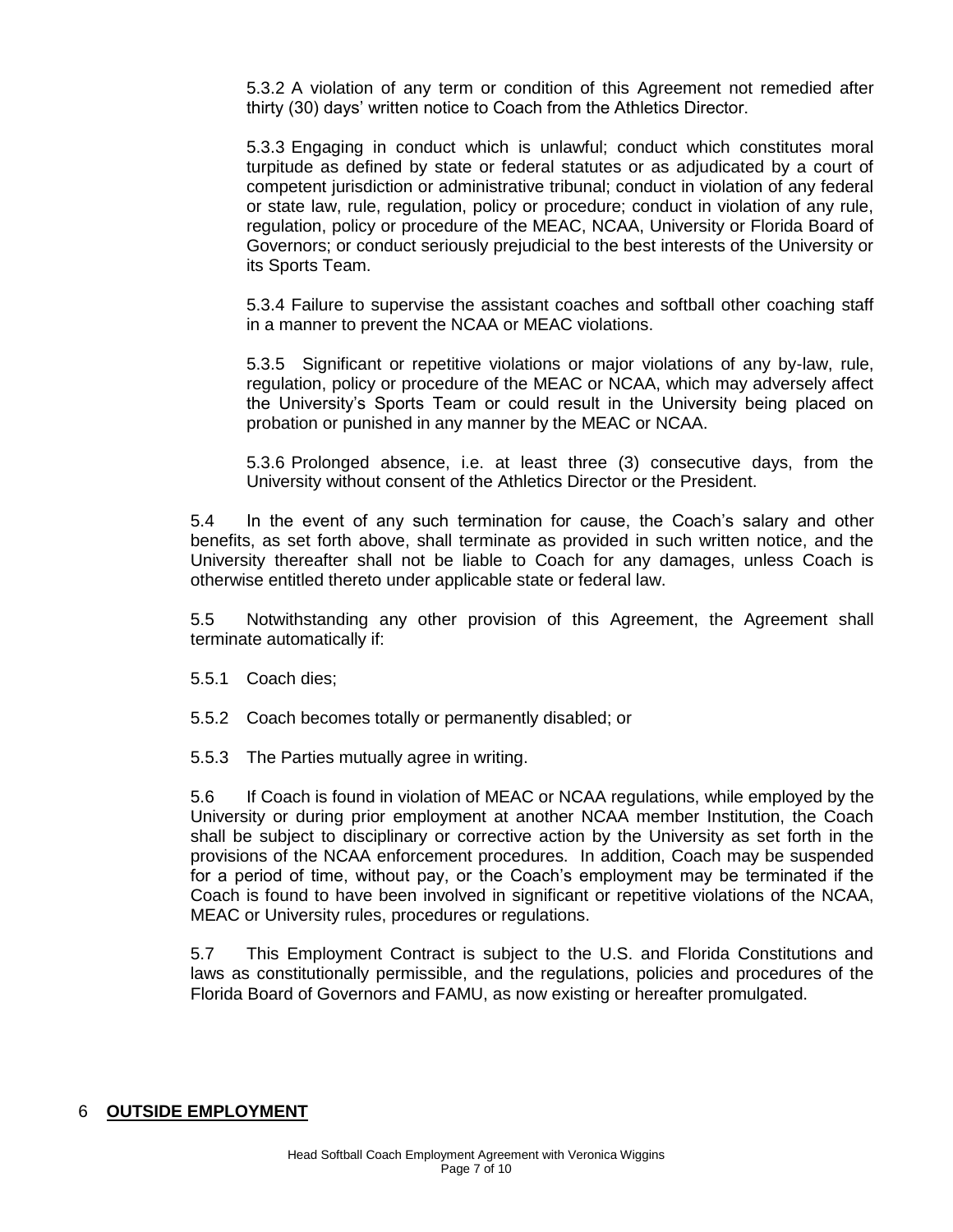6.1 Except as set forth in section 2.0 above, Coach agrees not to personally or through any agent actively seek, negotiate for or accept other full-time or part-time employment of any nature during the term of this agreement without first having obtained written consent from the Athletics Director and the President as set forth in FAMU Regulation 10.122. If such employment is approved, Coach hereby agrees:

6.1.1 Such outside activities shall not interfere with the full and complete performance by the Coach of the duties and responsibilities as provided herein.

6.1.2 Not to accept or receive directly or indirectly any monies, benefit or any other gratuity from any person, corporation, FAMU Boosters or Alumni Association or benefactor, if such action would violate MEAC, NCAA or University rules, procedures or regulations.

6.1.3 To report to the Athletics Director and President in writing annually or more frequently if requested by the University all athletically related income and/or benefits Coach receives from sources outside the University during the term of this Agreement. The University shall have reasonable access to all records of the Coach necessary to verify such reports and the Coach's compliance with this provision.

6.1.4 Such activities are independent of the Coach's employment with the University and the University shall have no responsibility or liability for any claims arising therefrom.

# 7 **SUPPORT STAFF**

Coach will have the ability to recommend the hiring and dismissal of assistant coaches or other softball support staff subject to the approval of the Athletics Director and the President. Employment and discharge of such assistants shall be effected under relevant Florida Board of Governors and University rules, regulations, policies and procedures.

#### **8 UNIVERSITY PROPERTY**

All materials or articles of information, including, without limitation, personnel records, student records, Coach's records, statistics or any other material or data in any form or medium furnished to Coach by the University, or developed by Coach on behalf of the University, or at the University's or Coach's direction or supervision, are and shall remain the sole, proprietary and confidential property of the University.

#### 9 **NO WAIVER OF DEFAULT**

No waiver by the Parties hereto of any default or breach of any covenant, term or condition of this Agreement shall be deemed to be a waiver of any other default or breach of the same or any other covenant, term or condition contained herein.

#### 10 **SEVERABILITY**

If any provision of this Agreement shall be determined to be void, invalid, unenforceable or illegal for any reason, it shall be ineffective only to the extent of such prohibition and the validity and enforceability of all the remaining provisions shall not be affected thereby.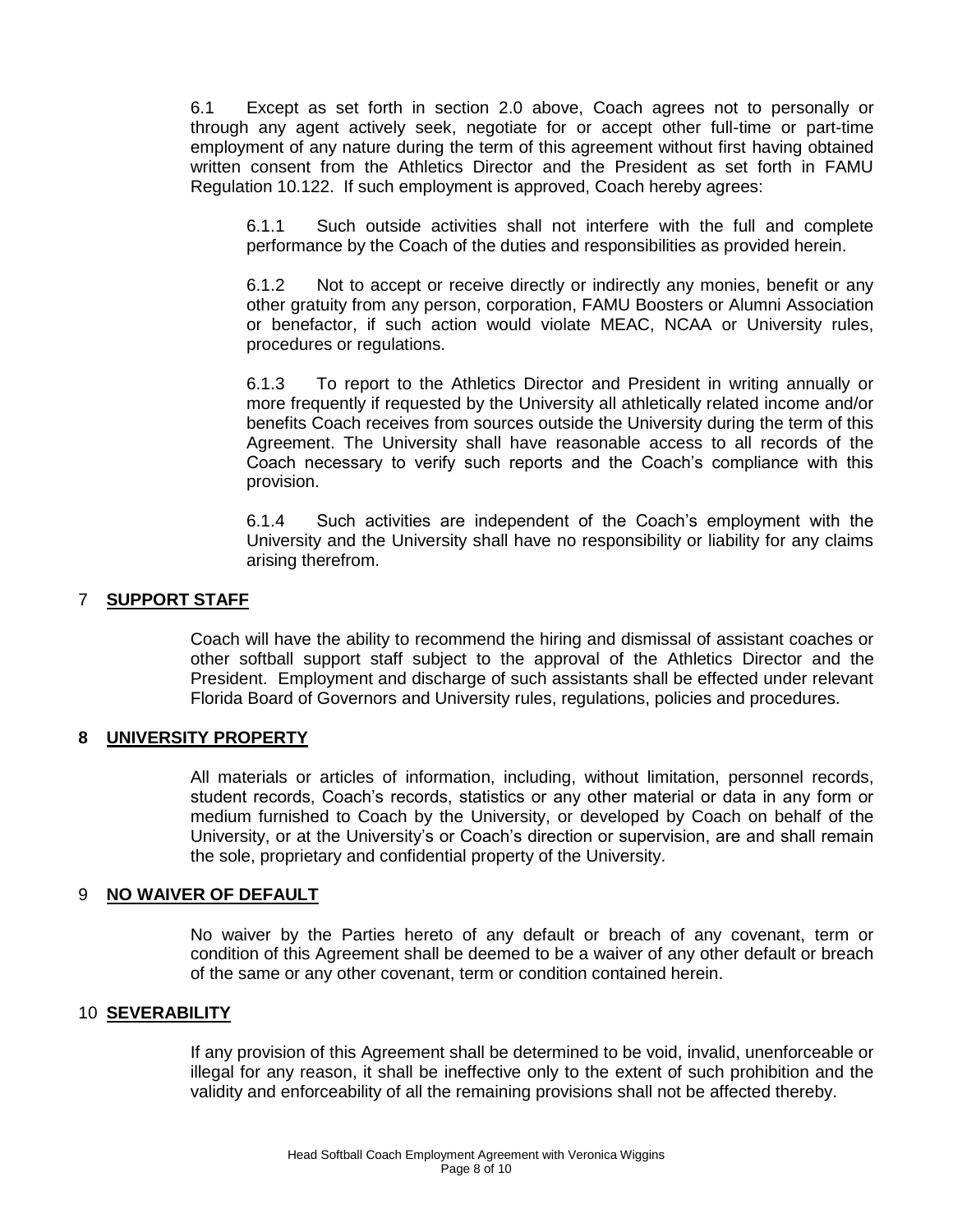#### 11 **IMPOSSIBILITY**

University may cancel this Agreement at any time upon thirty (30) days' notice without further obligation due to a determination by the Florida Board of Governors or the University to eliminate the Sports Team program for lack of funds, or a decision to discontinue the program made in accordance with applicable rules, regulations, policies and procedures.

#### 12 **ASSIGNMENT**

This is an Agreement for the performance of personal services. It is personal to the Coach and the University and may not be assigned to any other person or entity without the express written consent of all Parties.

#### 13 **ACKNOWLEDGEMENT**

Coach has read fully read and understands the foregoing provisions of this Agreement and agrees that such provisions are reasonable and enforceable and further agrees to abide by this Agreement and terms and conditions set forth herein.

#### 14 **GOVERNING LAW**

This Agreement shall be governed by and construed in accordance with the laws of the State of Florida. Venue for any litigation arising out of or in connection with this Agreement shall be in Leon County, Florida.

#### 15 **ENTIRE AGREEMENT; MODIFICATION**

This Agreement contains all the terms between the parties with respect to the subject matter hereof and shall govern the respective duties and obligations of the Parties, superseding any other written or oral representations, statements, negotiations, or agreements to the contrary. This Agreement cannot be changed, modified or amended in any respect except by a written instrument signed by the Coach, Athletics Director and President.

**IN WITNESS WHEREOF,** Coach and the authorized representatives of University have executed this Agreement as fully executed below.

#### **FLORIDA A&M UNIVERSITY COACH:**

Elmira Mangum Veronica Wiggins **President Head Softball Coach** 

\_\_\_\_\_\_\_\_\_\_\_\_\_\_\_\_\_\_\_\_\_\_\_\_\_\_\_\_\_

 $\overline{\phantom{a}}$ 

Date **Date Date Date Date Date** 

Milton Overton Director of Intercollegiate Athletics

\_\_\_\_\_\_\_\_\_\_\_\_\_\_\_\_\_\_\_\_\_\_\_\_\_\_\_\_\_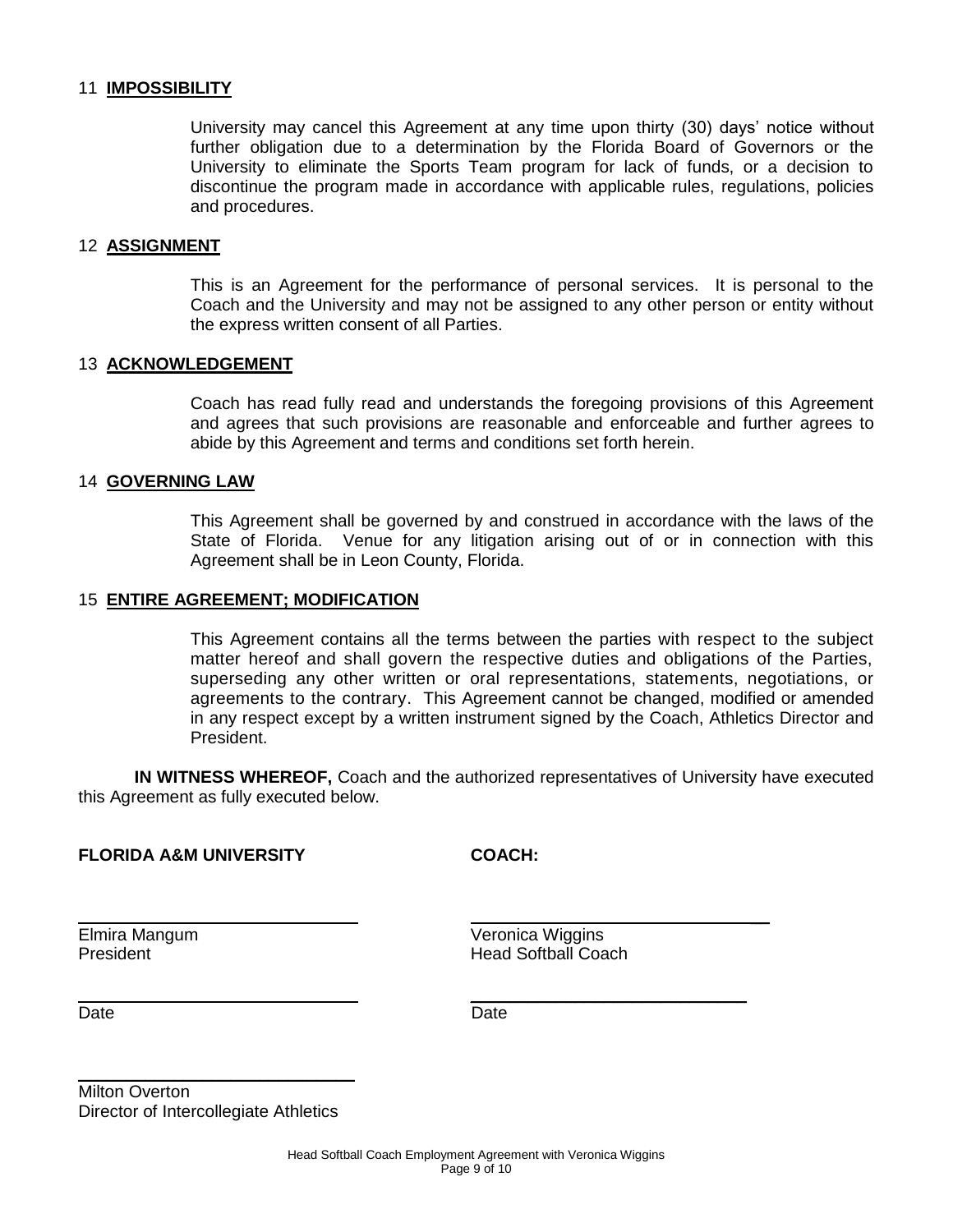Date

Approved as to Form and Legality.

\_\_\_\_\_\_\_\_\_\_\_\_\_\_\_\_\_\_\_\_\_\_\_\_\_\_\_\_\_\_\_\_\_\_\_\_ FAMU, Office of the General Counsel Date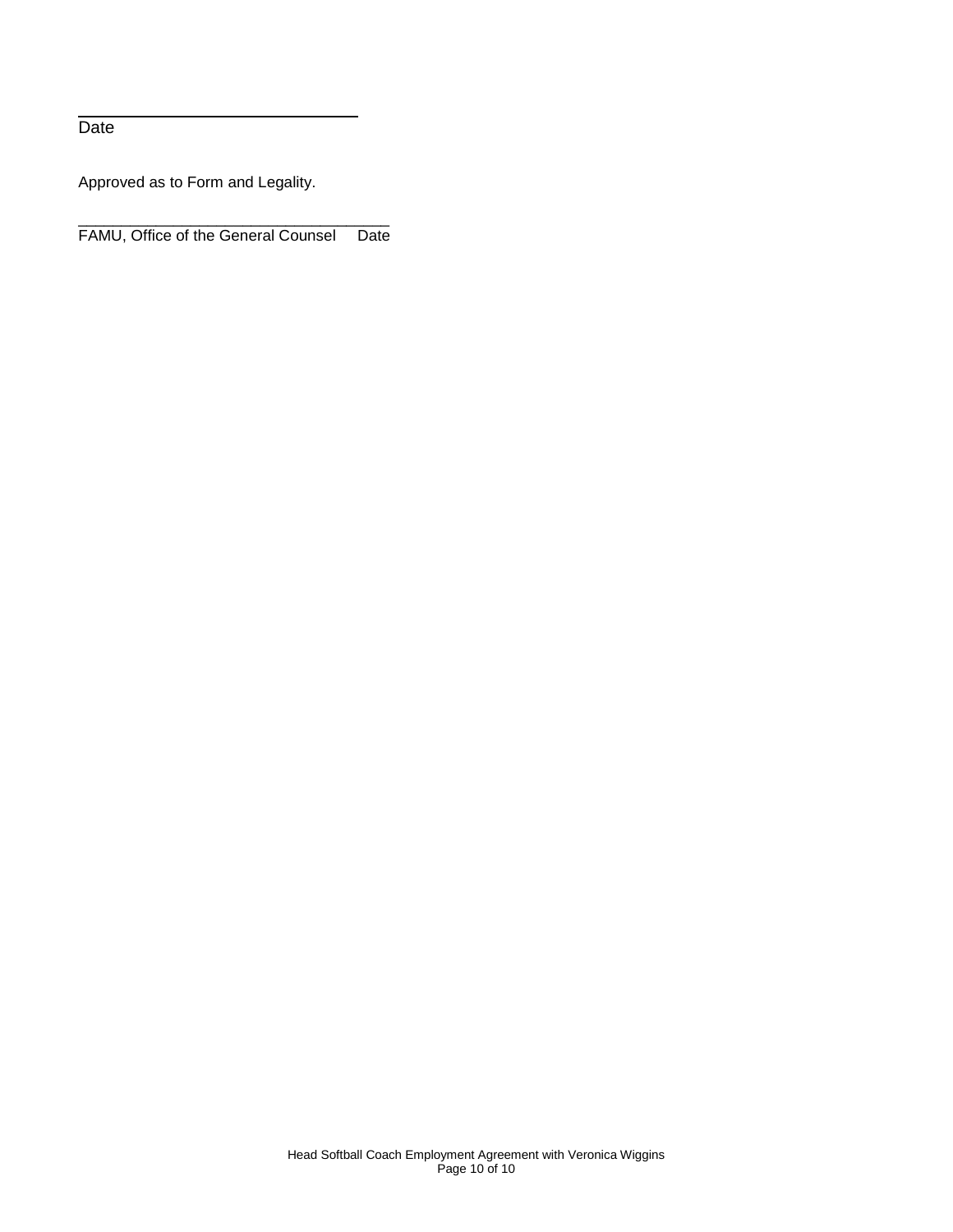# *FLORIDA A&M UNIVERSITY HEAD COACH MEN'S / WOMEN'S TRACK AND FIELD/CROSS COUNTRY EMPLOYMENT AGREEMENT*

**THIS EMPLOYMENT AGREEMENT** ("Agreement") is entered into by and between Florida A&M University ("FAMU"), on behalf of the FAMU Board of Trustees, (the "University") and Dr. Darlene Moore (the "Coach"). The University and the Coach are collectively referred to as "Parties."

# *RECITALS*

**WHEREAS**, the University is in need of the services of an athletic coach to coach the University's Men's and Women's Track and Field/Cross Country team; and

**WHEREAS**, the Coach represents that she meets the University's qualifications for the position of Men's and Women's Track and Field/Cross Country coach and is available for employment in this capacity with the University; and

**WHEREAS**, the Parties desire to set forth the terms of their Agreement in writing.

In consideration of the mutual covenants, promises and conditions in this Agreement, University and Coach agree as follows:

# *TERMS*

# **1.0 GENERAL EMPLOYMENT TERMS**

**1.1** Subject to the terms and conditions for employment with the University as provided in this Agreement, University employs Coach of Men's & Women's Track and Field/Cross Country Coach ("Sports Team") with the University's intercollegiate Men's and Women's Track and Field/Cross Country program ("Program"), and Coach understands, agrees to and accepts the terms and conditions for employment outlined in this Agreement.

**1.2** Coach shall work under the direct supervision of the Director of Intercollegiate Athletics of University ("Athletics Director") or the Athletics Director's designee, and shall confer with the Athletics Director on all matters requiring administrative and technical decisions. The Coach shall be under the overall general supervision of the President of the University. The Athletics Director and Coach shall confer with the President if a problem cannot otherwise be resolved.

**1.3** Coach shall lead, recruit for, manage, supervise and promote the Men's and Women's Track and Field/Cross Country Team and Men's and Women's Track and Field/Cross Country Program and perform such other duties in the intercollegiate athletic program of the University as may be assigned during the term of this Agreement and any extensions hereof.

# **2.0 COMPENSATION AND OTHER EMPLOYMENT INCENTIVES**

**2.1** In consideration for services and satisfactory performance of the conditions of this Agreement by Coach, University promises to provide Coach an annual salary of \$81,000.00, effective July 1, 2016. The University's performance and obligation to pay under the Agreement is contingent upon the availability of funding and funds budgeted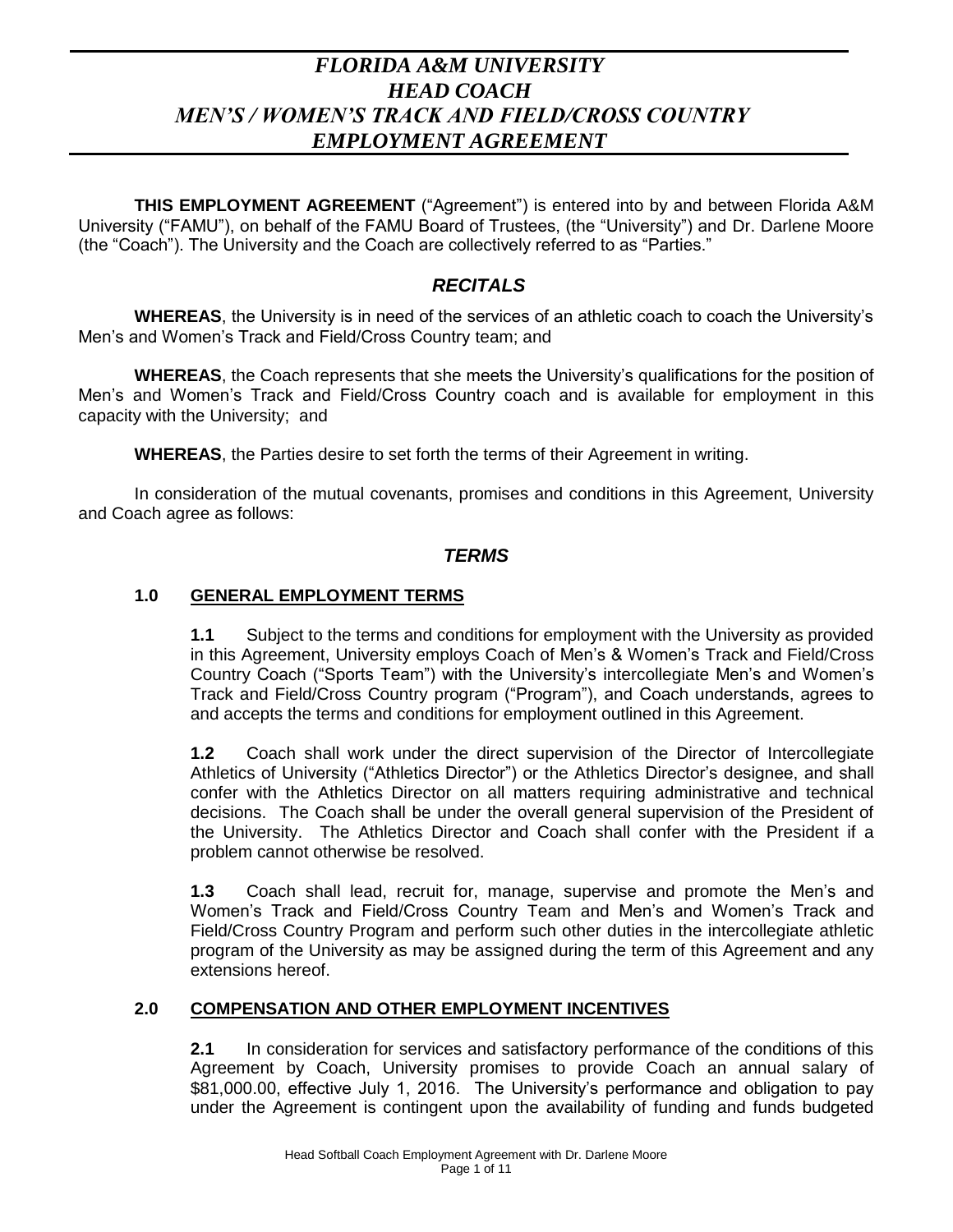and approved annually by the FAMU Board of Trustees for its purposes. It is agreed that the compensation so paid shall be subject to the same payroll deductions/withholdings that apply to University's employees and as required by applicable state and federal laws and University rules, regulations and policies.

**2.2** *Standard University Fringe Benefits*. Coach shall be entitled to standard University benefits provided to other regular, full-time employees of the University in Administrative and Professional Services classification, including group insurance, vacation with pay, retirement programs, etc. and shall be eligible to participate in voluntary payroll deduction programs on the same basis and with the same employer contributions that apply to the University's Administrative and Professional Services employees. The University shall not be responsible for any other compensation or monetary benefit to the Coach of any kind unless it is specifically set forth herein.

**2.3** *Merit or Cost of Living Increases.* During the term of this Agreement, the Coach shall be eligible for merit and/or cost of living increases as the University may provide to Administrative and Professional Services employees of the University. Such merit increases shall be based on the Coach's job duties and responsibilities, as distinguished from her win-loss record, and based upon the same process as is used for other Administrative and Professional Services employees and shall take into account prior evaluations and the expectations and goals as established with the Athletics Director.

**2.4** Performance Incentives (*if earned).* While Employee is serving as Head Coach, the University will provide or arrange for the following performance incentives (athletic and academic) and no others. Subject to the availability of funds, performance bonuses may be awarded annually, if earned, per the departmental Bonus Policy. The cumulative amount of annual bonus and incentives earned may not exceed one (1) month salary of Coach. Said incentives shall be paid within thirty (30) days after attainment of the goal or official announcement of the honor. Specifically, Men's and Women's Track and Field/Cross Country Head Coach Performance Bonuses are as follows:

2.4.1 Academic- From and after July 1, 2016, and each year thereafter, for each year that Men's and Women's Track and Field/Cross Country achieves (i) a graduation rate that equals or exceeds 85% based on the NCAA Graduation Success Rate (GSR) or a succeeding model, and (ii) the team's Academic Progress Rate (APR) as calculated by the NCAA is above the NCAA defined cut score, the University shall pay to Coach Five Thousand Dollars (\$5,000).

# 2.4.2 Athletic Performance Bonuses – Athletic Conference and NCAA

- (i) Athletic Conference Championship (as the Athletic Conference defines the Conference Champion) = One  $(1)$  month's base salary for the conference championship
- (ii) Athletic Conference Coach of the Year = One (1) month's salary for each honor awarded
- (iii) Athletic Performance Bonuses NCAA National Coach of the Year by the American Men's and Women's Track and Field/Cross Country Coaches Association  $=$  (1) month's salary for each honor awarded.

**2.5** Other Miscellaneous Compensation and Benefits. In addition to the annual and incentivized compensation and benefits as provided above, Coach shall be provided with the following miscellaneous compensation and benefits associated with her position as Head Men's' and Women's Track and Field/Cross Country Coach of the University's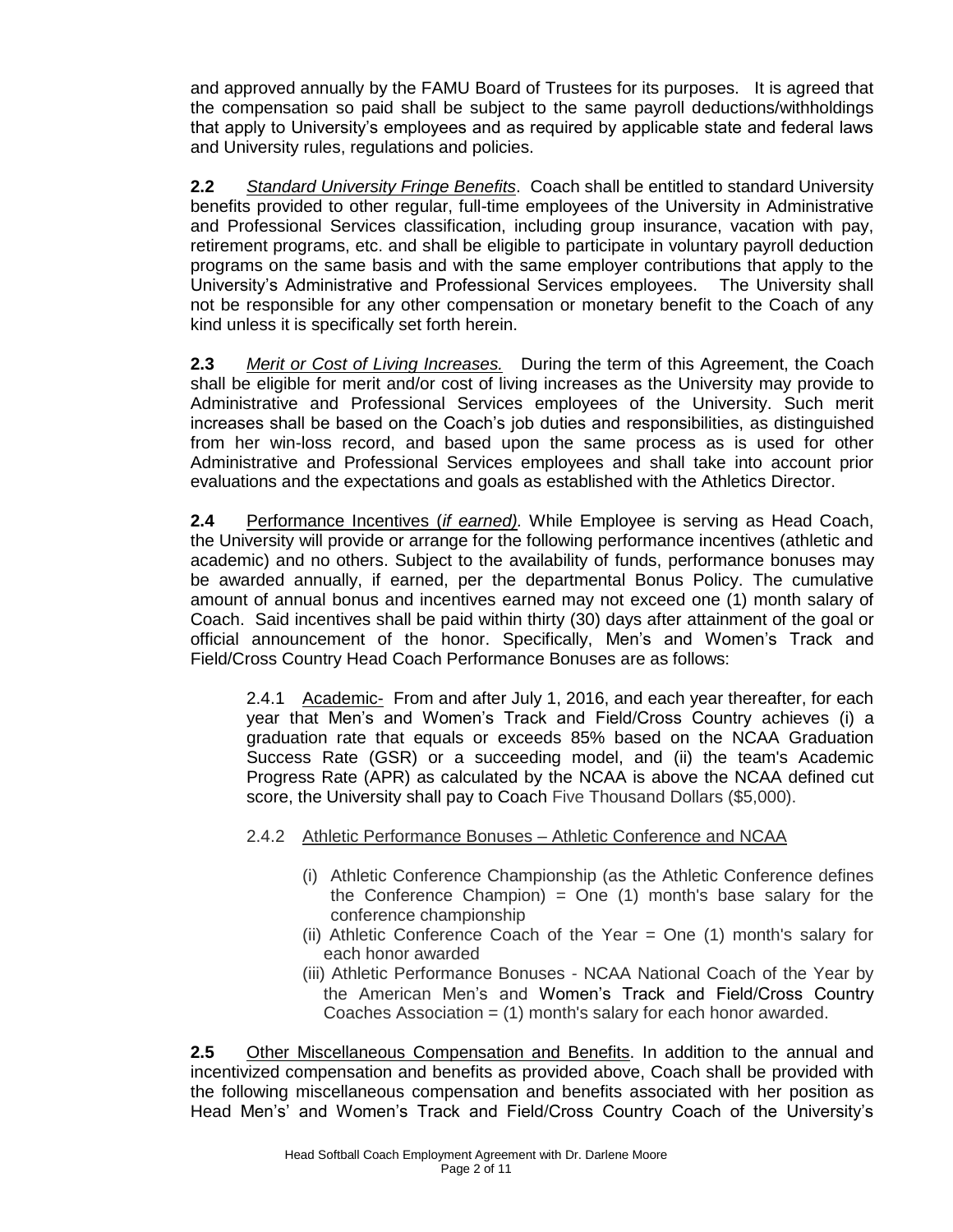Program.

**2.5.**1 Coach shall have eight (8) complimentary tickets provided to her by the University, at no charge, for all University sporting events.

**2.5.2** Coach, subject to state law, NCAA, and University rules, regulations, policies, and procedures, may conduct and run summer youth Men's and Women's Track and Field/Cross Country camps beginning in the summer of 2016. Coach shall have the opportunity to use University facilities in the conduct of these camps in accordance with University regulations, policies, and procedures applicable to facility use and summer camps. The University does not guarantee or provide any supplemental compensation for the operation of on-campus summer camps. Coach shall be entitled to 100% of the proceeds, less expenses, generated as a result of the summer camps. These proceeds can be used at Coach's discretion and as income to Coach or for assistant coaches' compensation.

**2.6** Outside Income. While Coach is employed as Head Men's and Women's Track and Field/Cross Country Coach at the University, she shall have the opportunity to pursue and engage in outside commercial endorsement activities and personal appearances that Coach secures on her own initiative including, but not limited to, radio shows, television appearances, personal appearances representing the University Program, apparel and footwear. These outside activities and appearances shall not conflict with any of the duties or activities referenced in this Agreement, nor shall they conflict with University rules, regulations, policies, and procedures, the NCAA, or the member Athletic Conference ("Conference"). Further, Coach shall obtain prior written consent from the Athletic Director before pursuing any outside activity.

- **2.6.1** Media. Coach shall maximize radio and television coverage favorable to the University, but shall receive remuneration for such appearances, for any endorsements, or public presentations only upon securing prior written consent as noted in Section 6.0 hereof. Coach shall promote the Program in a positive manner and will also create goodwill with the outside sponsors of these appearances. The Parties agree that the University shall own all rights in and to the master game tapes and highlight tapes produced in connection with these appearances.
- **2.6.2** Speeches/Appearances. Coach shall be entitled to deliver, make and grant speeches, appearances, and media interviews as well as write and release books and magazines and newspaper articles or columns and to retain any and all income derived therefrom. However, any and all speeches given pursuant to this subsection must be given by Coach in her individual capacity, and not in her official capacity as a University employee. It is also expressly understood and agreed that this subsection does not pertain to any speech or appearance at a University-sponsored function. Any and all activities performed hereunder shall be subject to and carried out in accordance with Florida Board of Governors and FAMU intellectual properly regulations, policies, and procedures.

# **3.0 TERM**

**3.1** THIS AGREEMENT IS SUBJECT TO REGULATION 10.106 OF THE FLORIDA A&M UNIVERSITY BOARD OF TRUSTEES AND FLORIDA STATUTE 215.425(4)(a)1.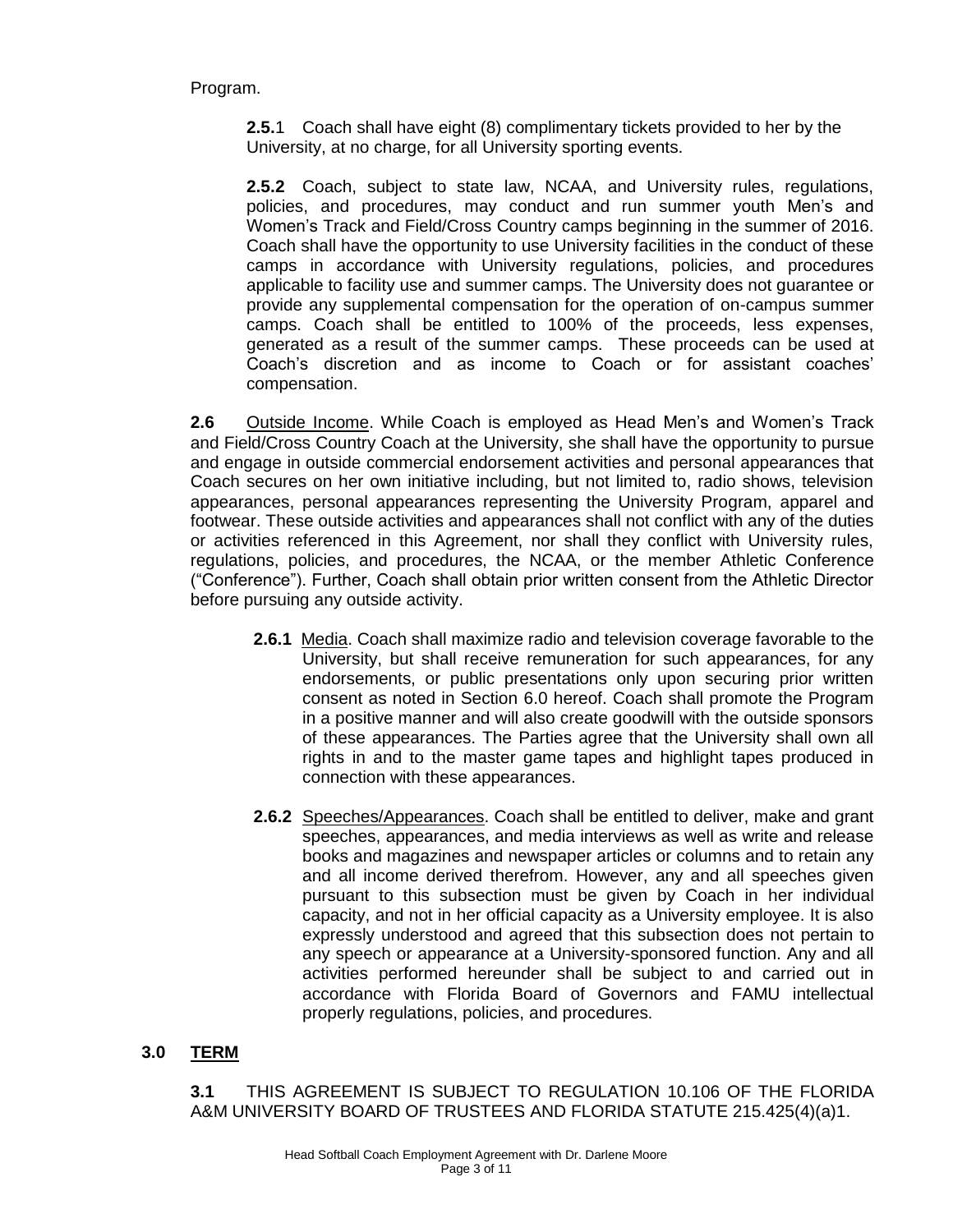**3.2** This appointment shall commence on July 1, 2016 and continue each year until the later of June 30, 2019, or the first day following any post-season event that the University's Women's Track and Field/Cross Country Team participates in following the 2019 regular Men's and Women's Track and Field/Cross Country season, and is subject to the U.S. and Florida Constitutions and laws as constitutionally permissible, the rules, regulations, policies and procedures of the Florida Board of Governors and the University as now or hereafter promulgated and the conditions stated herein. For the purposes of this Employment Agreement, the Total Term shall consist of three (3) Contract Years defined as follows: each Contract year during the Total Term hereof shall begin on July 1 and end on the following June 30. This appointment is subject to the approval of the FAMU Board of Trustees.

**3.3** As of July 1, 2016, (i) this Employment Agreement shall supersede and replace any and all other prior or existing employment contracts or agreements, including amendments and/or addenda thereto, if any, between the University and the Coach and (ii) any and all such prior or existing employment contracts or agreements, including amendments and/or addenda thereto, if any, are null, void, and of no further force or effect.

**3.4** Subject to terms and conditions contained herein, Coach agrees that she shall not negotiate for or enter into any other sports or athletics related employment prior to June 30, 2019. Should the Coach nevertheless breach this provision, it shall be deemed a breach of this Employment Agreement, and subject to immediate termination of this Employment Agreement, pursuant to which the University shall be under no further financial or other obligation whatsoever to Coach, except for such obligations which have accrued or vested pursuant to this Employment Agreement prior to the date of such termination. Furthermore, as a consequence of such breach, Coach shall within sixty (60) days of termination, pay University liquidated damages, as follows:

| Coach terminates on or before: | Amount of Liquidated Damages |
|--------------------------------|------------------------------|
| June 23, 2017                  | \$148,000.00                 |
| Coach terminates on or after:  |                              |

June 23, 2017 \$74,000.00

**3.5** Coach recognizes her promise to work for the University for the entire term of this Agreement is of the essence of this Agreement to the University. Coach also recognizes that the University is making a valuable investment in her continued employment by entering into this Agreement and that its investment would be lost if she were to resign her employment with the University prior to the expiration of this Agreement. Thus, the Parties expressly agree that, it being impossible to ascertain or estimate the entire or exact cost, damage, or injury that University may sustain by reason of such breach, the foregoing sums are mutually agreed on as compensation for the injury suffered by the University, and not as a penalty. This provision shall survive the termination of this Agreement by Coach pursuant to subsection 4.2 below of this Agreement and shall remain in full force and effect until June 30, 2019 unless this Employment Agreement is sooner terminated pursuant to subsection 5.0 below of this Employment Agreement.

**3.6** The Parties agree that: (1) should another employment opportunity be presented directly or indirectly to Coach and/or to any individual, firm, or entity acting on Coach's behalf or (2) should Coach be interested in other employment during the term of this Agreement, Coach shall notify the Director of Athletics or designee of such opportunity or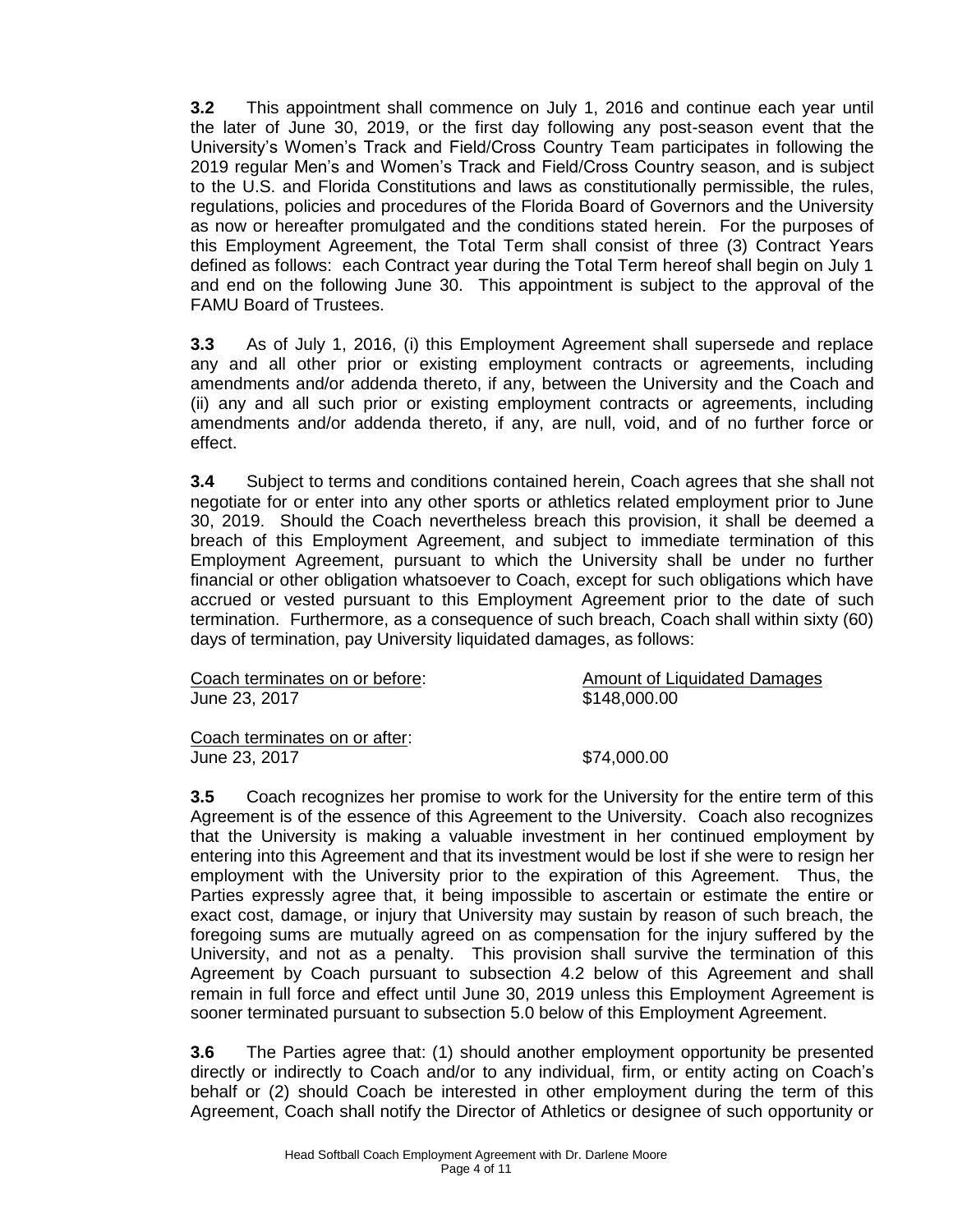interest before any substantive discussions are held by Coach and/or any individual or entity acting on Coach's behalf with any potential employer. This provision is essential to this Employment Agreement and violation hereof may be considered cause for termination pursuant to subsection 5.0 below of this Employment Agreement.

**3.7** This Agreement is renewable solely upon an offer from University and acceptance by Coach, both of which must be in writing and signed by the respective Parties. This employment in no way grants Coach a claim to tenure in employment, or any years of employment attributable to tenure within the University.

#### **4.0 COACH'S DUTIES**

4.1 In consideration of the annual salary and other benefits, Coach promises and agrees to be held directly accountable for the Sports Team's budget, scheduling, recruiting and training and other duties as follows; Coach shall:

4.1.1 Faithfully and conscientiously devote best efforts to perform the coaching duties stated herein and assigned by the Athletics Director and the President within the budget allocated;

4.1.2 Devote full-time attention and energy to the duties of Head Men's & Women's Track and Field/Cross Country Coach as required herein to the administration, management and promotion of the University's Sports Team and Program and in such manner as to reflect positively on the image and reputation of the University and which is consistent with University rules, regulations, policies and procedures; NCAA by-laws, rules, regulations and interpretation; and MEAC by-laws, rules, regulations, and interpretations; and to avoid directly or indirectly any business, professional or personal activities or pursuits that would detract from or prevent Coach from devoting full-time to performance of the duties under this Agreement;

4.1.3 Coach shall not engage in any activity that would embarrass University or detract in any manner from the duties outlined herein including, but not limited to, criminal arrests, prosecutions, convictions and/or guilty or *nolo contendere* pleas to first degree misdemeanors or any felonies;

4.1.4 Know, recognize, comply with and monitor compliance by student-athletes and assistant coaches with the laws, rules, regulations, policies and procedures governing the University and its employees, the constitution, by-laws and rules of the NCAA and the MEAC, or any other conference or organization the University becomes a member of during the term of this Agreement, as now constituted or as they may be amended during the term hereof. Coach shall immediately advise the Vice President of Audit and Compliance and Athletics Director if Coach has reason to believe that a violation(s) has occurred or will occur and shall fully cooperate in any investigation of possible MEAC or NCAA violations conducted or authorized by the University, MEAC or NCAA.

4.1.5 In accordance with NCAA Bylaw 11.1.2.1, as now or hereafter amended, promote, supervise, and ensure that the assistant coaches and any other employees for which Coach is administratively (directly or indirectly) responsible, comply with the aforesaid policies, rules, and regulations; and to immediately notify the President, Athletics Director and Vice President of Audit and Compliance if Coach has reasonable cause to believe violations have occurred or will occur and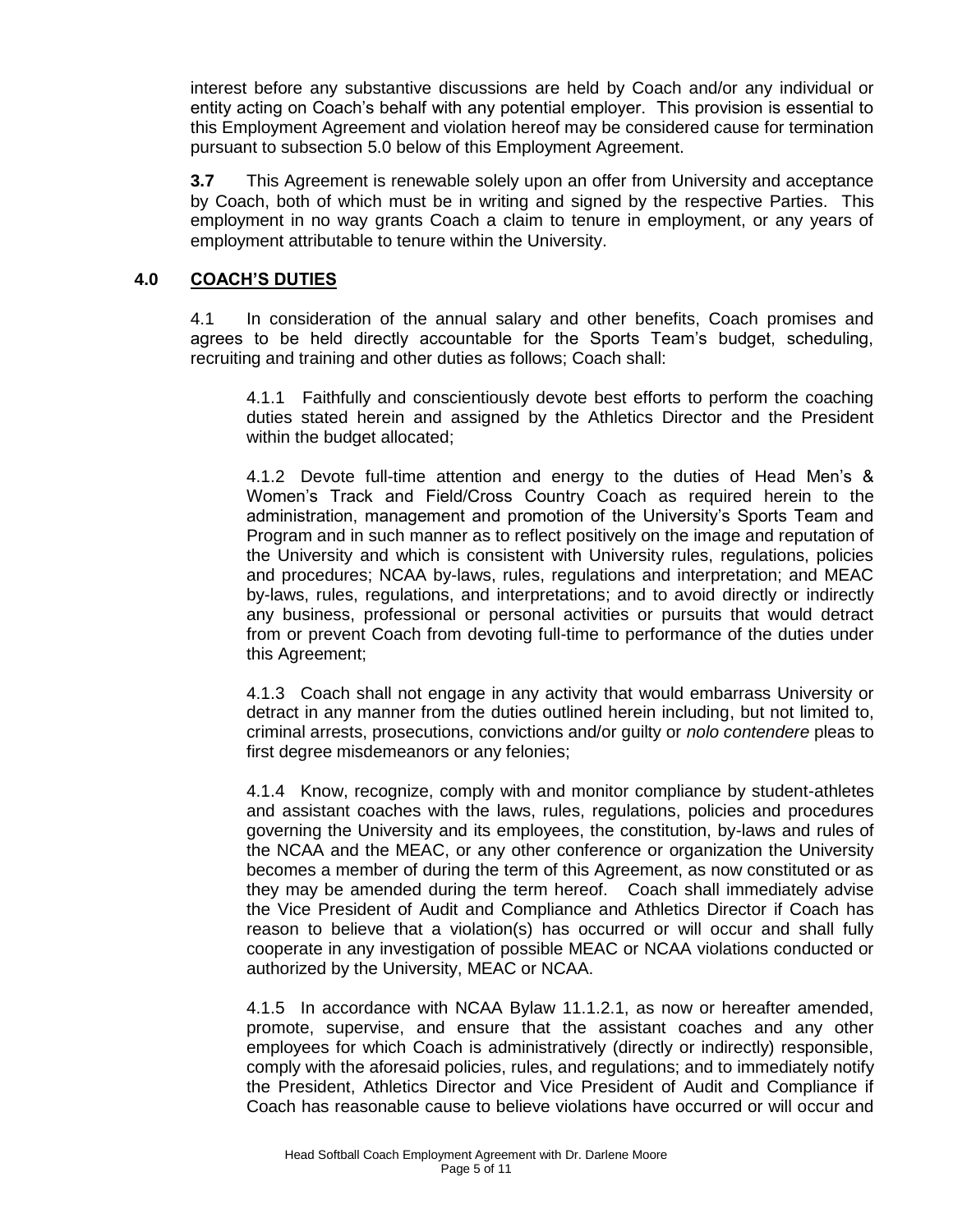fully cooperate in any investigation of possible MEAC or NCAA violations conducted or authorized by the University, MEAC or NCAA.

4.1.6 Administer, manage and lead the Sports Team and Program in such a manner as to allow the University's Sports Team to effectively compete in the MEAC and the NCAA.

4.1.7 Develop programs and procedures, in conjunction with the Office of Academic Services, with respect to the education, evaluation, recruitment, training, and coaching of student-athletes to compete successfully in academics and athletics while assuring the welfare of student-athletes;

4.1.8 Adhere to and observe the academic standards, requirements and policies of the University, MEAC and NCAA in regard to the recruiting and eligibility requirements of prospective and current student-athletes for the Sports Team; and promote an environment in which admissions, financial aid and academic services for student-athletes and recruiting can be conducted consistent with the University's mission. Coach and members of the Men's and Women's Track and Field/Cross Country coaching staff, including assistant coaches, shall observe the University's academic standards, requirements and policies, at all times and shall not compromise or violate such at any time.

4.1.9 Encourage student-athletes to perform to their highest academic potential, which shall be evaluated by Academic Progress Rates, obtain the highest grades possible, and graduate timely, and work in cooperation with and support of the University's faculty, academic advisors and administrative officials to ensure that all student-athletes' academic requirements are met;

4.1.10 Maintain and cultivate effective relations with the MEAC, NCAA, University alumni, media, public, students, faculty, staff and friends of the University with respect to the University's Sports Team;

4.1.11 Ensure that all student-athletes recruited for the University's Program receive the utmost guidance from both Coach and her coaching staff regarding the importance of academic performance. This includes, but is not limited to, proper academic counseling by the University, which allows every opportunity for all student-athletes to meet the degree requirements necessary to graduate from the University;

4.1.12 Recruit, coach, and train student-athletes that have good moral character, talent, and academically able to compete at the collegiate level while demonstrating concern for their well-being. This includes ensuring that studentathletes are conducting themselves in an appropriate manner that will reflect positively on the University and the Program, both on and off the baseball field;

4.1.13 Discipline student-athletes for violations of Program rules, regulations, policies and/or procedures, or conduct detrimental to the Program; however, conduct of student-athletes in violation of the Student Code of Conduct (FAMU Regulation 2.012) shall be subject to discipline by the University;

4.1.14 Keep public statements complimentary to the Program and the University;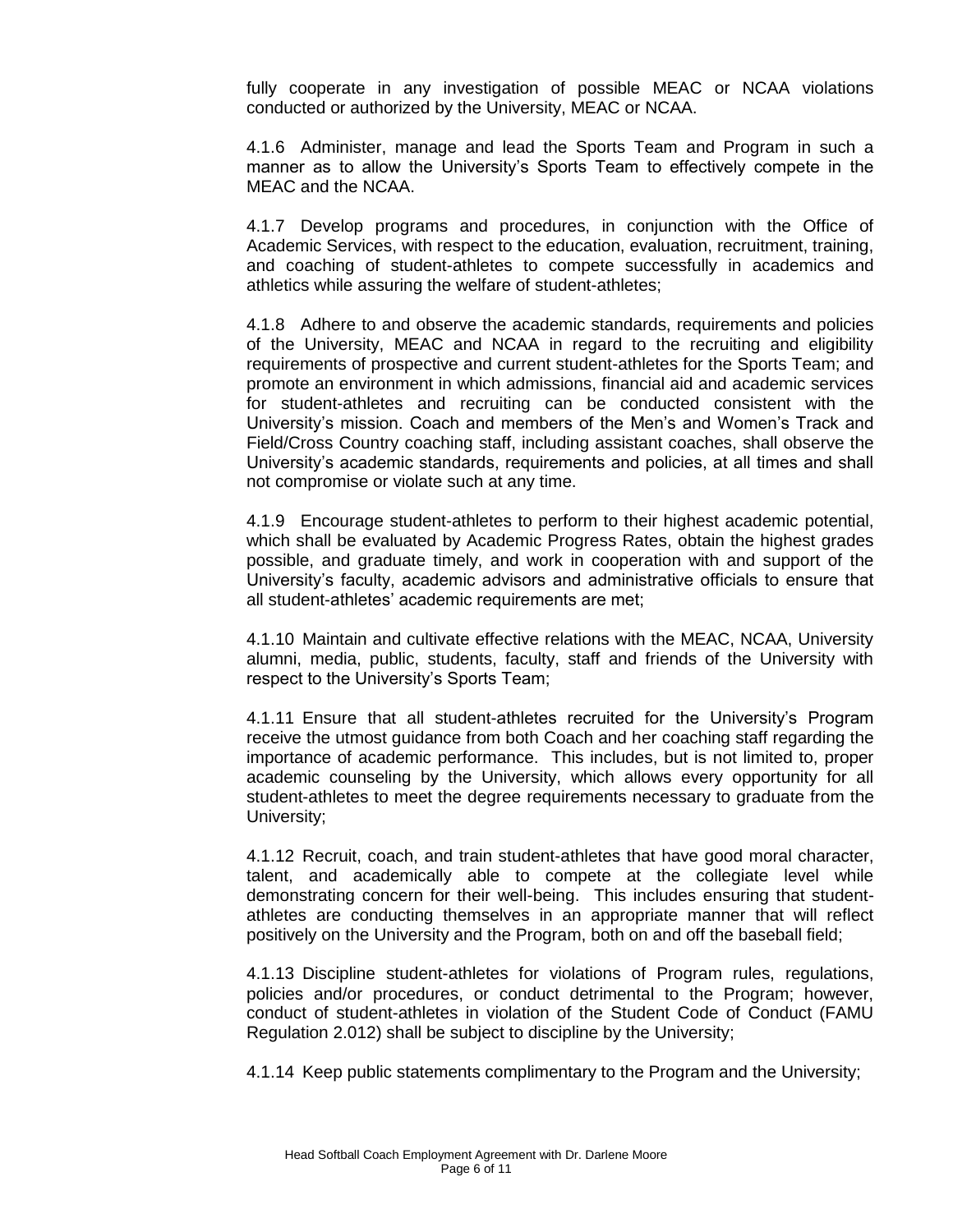4.1.15 Perform all other duties customarily performed by Men's and Head Women's Track and Field/Cross Country Coaches of commensurate rank serving other MEAC and NCAA member institutions;

4.1.16 Schedule yearly intercollegiate games subject to the final approval of the Athletics Director and the President;

4.1.17 Provide evaluations of the intercollegiate Sports Team and assistant coaches to the Athletics Director within forty-five (45) days after the last game of the season; and

4.1.18 Perform all other duties as assigned by the Athletics Director or the President.

# **5.0 NON-REAPPOINTMENT, SEPARATION, TERMINATION, OTHER DISCIPLINE**

**5.1** THIS AGREEMENT IS SUBJECT TO REGULATION 10.106 OF THE FLORIDA A&M UNIVERSITY BOARD OF TRUSTEES AND FLORIDA STATUTE 215.425(4)(a)1.

**5.2** Non-reappointment, separation or termination of this Agreement by University may occur pursuant to the terms of this Agreement and University regulations as now existing or hereafter promulgated.

**5.3** The University shall also have the right to terminate this Agreement for cause at any time prior to its expiration, upon written notice to Coach, upon the following grounds any of which also constitute a breach of this Agreement:

**5.3.1** Deliberate and serious violations of duties as set forth in this Agreement or the refusal or unwillingness to perform such duties.

**5.3.2** A violation of any term or condition of this Agreement not remedied after thirty (30) days' written notice to Coach from the Athletics Director.

**5.3.3** Engaging in conduct which is unlawful; conduct which constitutes moral turpitude as defined by state or federal statutes or as adjudicated by a court of competent jurisdiction or administrative tribunal; conduct in violation of any federal or state law, rule, regulation, policy or procedure; conduct in violation of any rule, regulation, policy or procedure of the MEAC, NCAA, University or Florida Board of Governors including any such violation may have occurred prior to Coach's employment with the University; or conduct seriously prejudicial to the best interests of the University, the Athletic Department or its Sports Team.

**5.3.4** Failure by Coach to timely report to the University's President or Athletic Director any violation of NCAA or MEAC rules by any student-athlete, athletics staff member, or other representative of the University's athletics interests about which Coach knows or should have known.

**5.3.5** Failure to supervise the assistant coaches and Men's and Women's Track and Field/Cross Country's other coaching staff in a manner to prevent the NCAA or MEAC violations.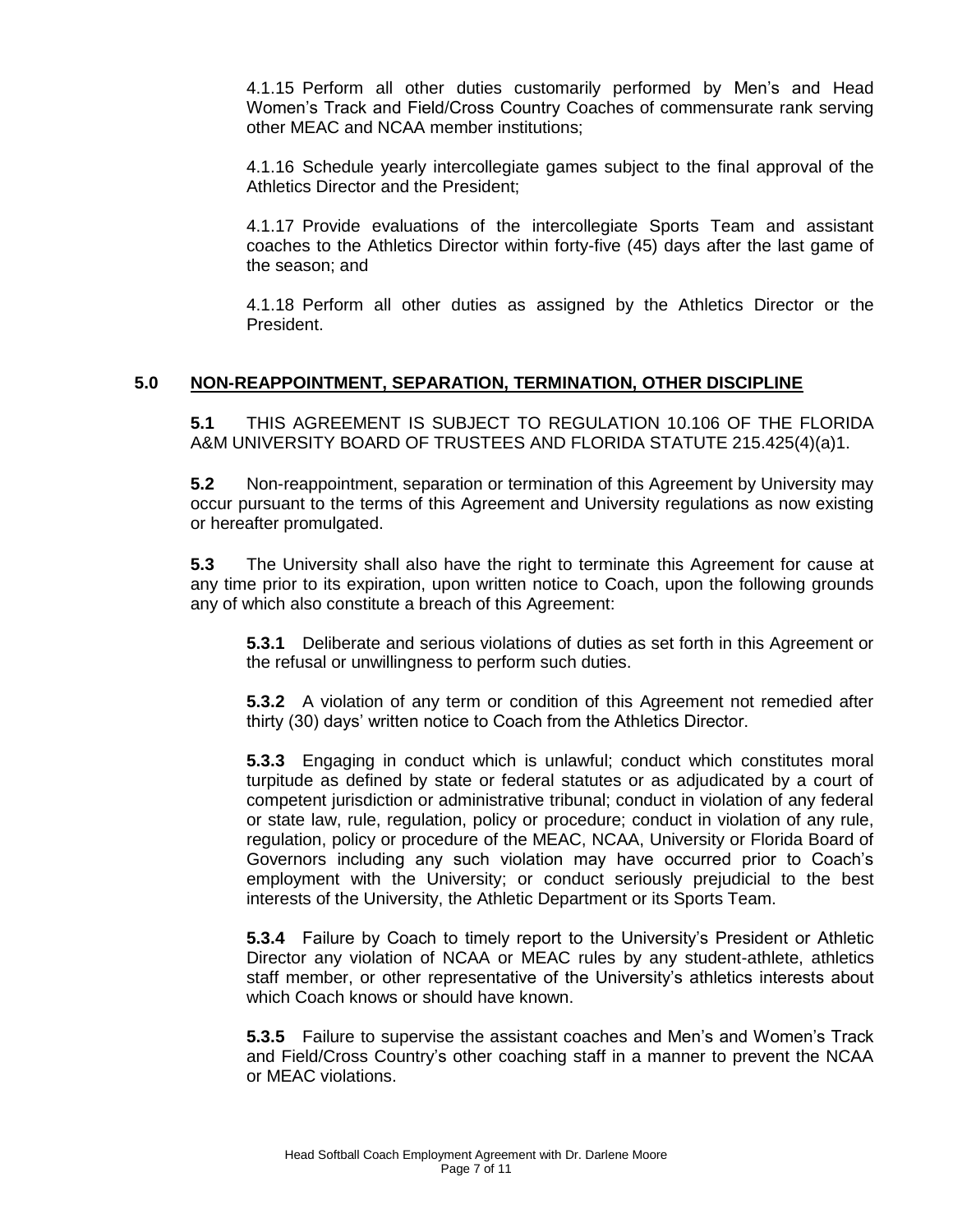**5.3.6** Significant or repetitive violations or major violations of any by-law, rule, regulation, policy or procedure of the MEAC or NCAA, which may adversely affect the University's Sports Team or Athletic Department or could result in the University being placed on probation or punished in any manner by the MEAC or NCAA.

**5.3.7** Prolonged absence, i.e. at least three (3) consecutive days, from the University without consent of the Athletics Director or the President.

**5.4** In the event of any such termination for cause, the Coach's salary and other benefits, as set forth above, shall terminate as provided in such written notice, and the University thereafter shall not be liable to Coach for any damages, unless Coach is otherwise entitled thereto under applicable state or federal law.

**5.5** Notwithstanding any other provision of this Agreement, the Agreement shall terminate automatically if:

- **5.5.1** Coach dies;
- **5.5.2** Coach becomes totally or permanently disabled; or
- **5.5.3** The Parties mutually agree in writing.

**5.6** If Coach is found in violation of MEAC or NCAA regulations, while employed by the University or during prior employment at another NCAA member Institution, the Coach shall be subject to disciplinary or corrective action by the University as set forth in the provisions of the NCAA enforcement procedures. In addition, Coach may be suspended for a period of time, without pay, or the Coach's employment may be terminated if the Coach is found to have been involved in significant or repetitive violations of the NCAA, MEAC or University rules, procedures or regulations.

**5.7** This Employment Contract is subject to the U.S. and Florida Constitutions and laws as constitutionally permissible, and the regulations, policies and procedures of the Florida Board of Governors and FAMU, as now existing or hereafter promulgated.

#### **6.0 OUTSIDE EMPLOYMENT**

**6.1** Except as set forth in section 2.0 above, Coach agrees not to personally or through any agent actively seek, negotiate for or accept other full-time or part-time employment of any nature during the term of this Agreement without first having obtained written consent from the Athletics Director and the President as set forth in FAMU Regulation 10.122. If such employment is approved, Coach hereby agrees:

**6.1.1** Such outside activities shall not interfere with the full and complete performance by the Coach of the duties and responsibilities as provided herein.

**6.1.2** Not to accept or receive directly or indirectly any monies, benefit or any other gratuity from any person, corporation, FAMU Boosters or Alumni Association or benefactor, if such action would violate MEAC, NCAA or University rules, procedures or regulations.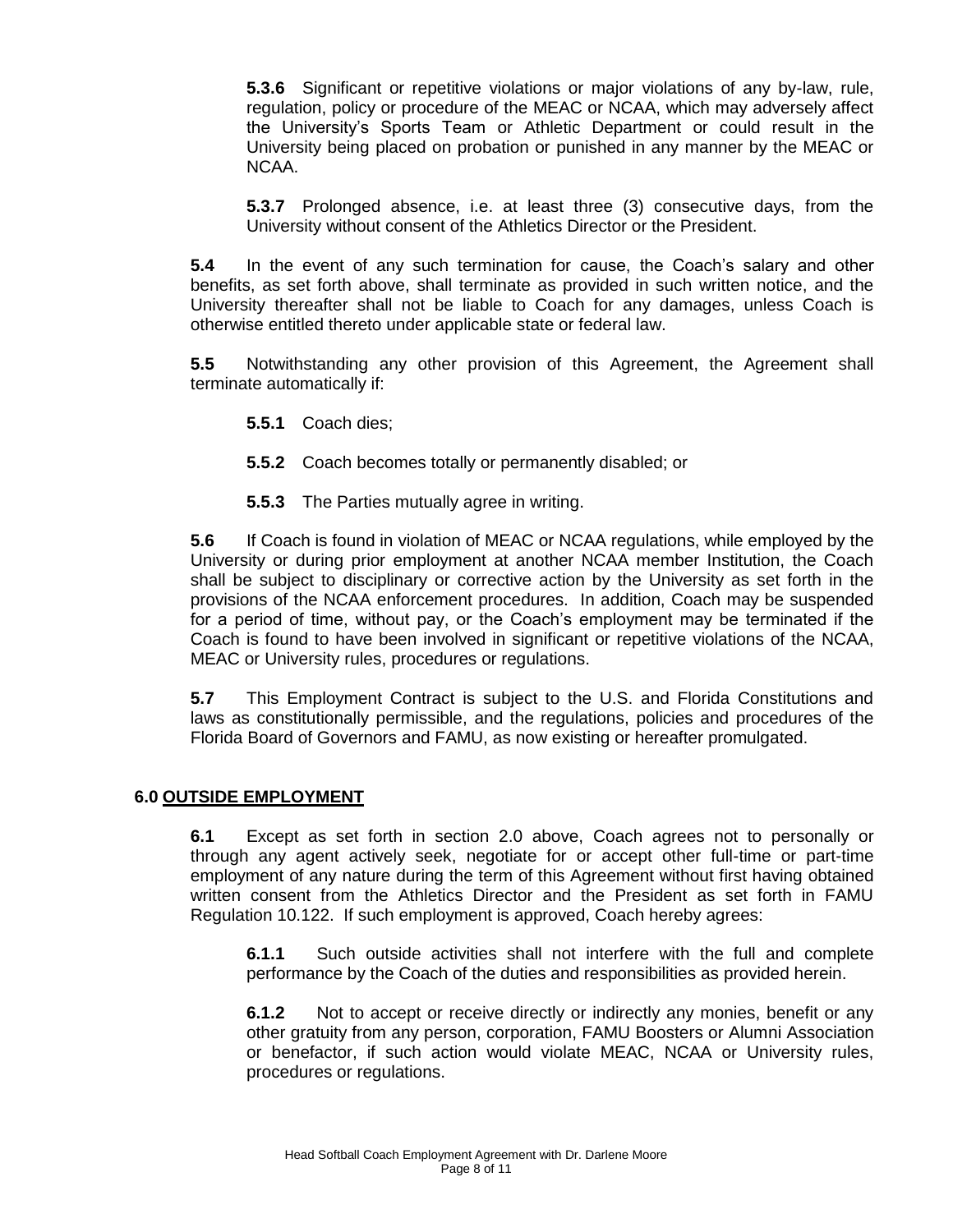**6.1.3** To report to the Athletics Director and President in writing annually or more frequently, if requested by the University all athletically related income and/or benefits Coach receives from sources outside the University during the term of this Agreement. The University shall have reasonable access to all records of the Coach necessary to verify such reports and the Coach's compliance with this provision.

**6.1.4** Such activities are independent of the Coach's employment with the University and the University shall have no responsibility or liability for any claims arising therefrom.

The University shall have reasonable access to all records of the Coach necessary to verify such reports and the Coach's compliance with this provision.

# **7.0 SUPPORT STAFF**

Coach will have the ability to recommend the hiring and dismissal of assistant coaches or other women's track and field/cross country support staff subject to the approval of the Athletics Director and the President. Employment and discharge of such assistants shall be effected under relevant Florida Board of Governors and University rules, regulations, policies and procedures.

#### **8.0 UNIVERSITY PROPERTY**

All materials or articles of information, including, without limitation, personnel records, student records, Coach's records, statistics or any other material or data in any form or medium furnished to Coach by the University, or developed by Coach on behalf of the University, or at the University's or Coach's direction or supervision, are and shall remain the sole, proprietary and confidential property of the University.

#### **9.0 NO WAIVER OF DEFAULT**

No waiver by the Parties hereto of any default or breach of any covenant, term or condition of this Agreement shall be deemed to be a waiver of any other default or breach of the same or any other covenant, term or condition contained herein.

#### **10.0 SEVERABILITY**

If any provision of this Agreement shall be determined to be void, invalid, unenforceable or illegal for any reason, it shall be ineffective only to the extent of such prohibition and the validity and enforceability of all the remaining provisions shall not be affected thereby.

#### **11.0 IMPOSSIBILITY**

University may cancel this Agreement at any time upon thirty (30) days' notice without further financial or other obligation due to a determination by the Florida Board of Governors or the University to eliminate the Sports Team Program for lack of funds, or a decision to discontinue the Program made in accordance with applicable rules, regulations, policies and procedures.

#### **12.0 ASSIGNMENT**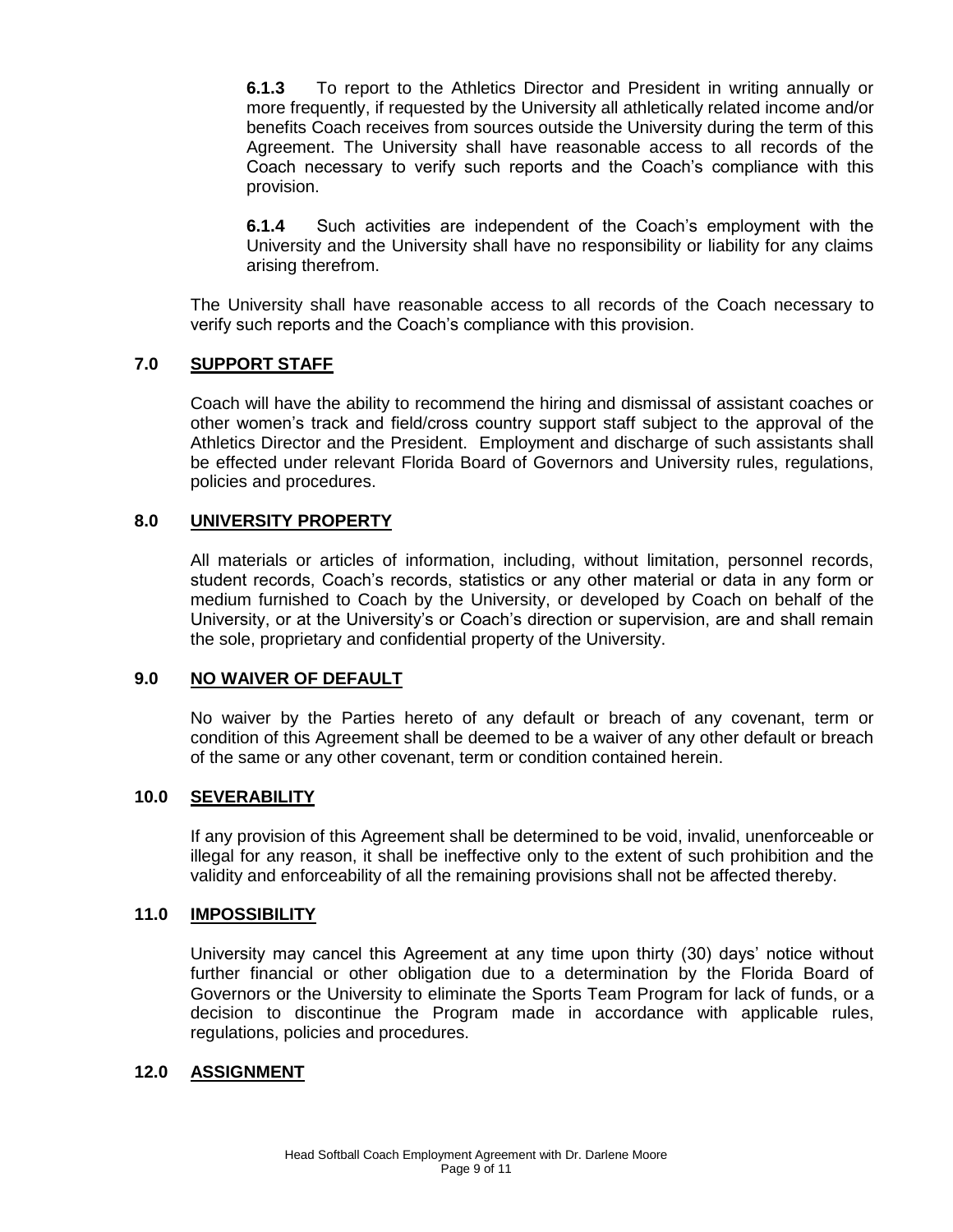This is an Agreement for the performance of personal services. It is personal to the Coach and the University and may not be assigned to any other person or entity without the express written consent of all Parties.

#### **13.0 ACKNOWLEDGEMENT**

Coach has fully read and understands the foregoing provisions of this Agreement and agrees that such provisions are reasonable and enforceable and further agrees to abide by this Agreement and terms and conditions set forth herein.

#### **14.0 GOVERNING LAW**

This Agreement shall be governed by and construed in accordance with the laws of the State of Florida. Venue for any litigation arising out of or in connection with this Agreement shall be in Leon County, Florida.

#### **15.0 ENTIRE AGREEMENT; MODIFICATION**

This Agreement contains all the terms between the Parties with respect to the subject matter hereof and shall govern the respective duties and obligations of the Parties. Neither party is relying upon representations not contained in this Agreement. This Agreement supersedes any other written or oral representations, statements, negotiations, or agreements to the contrary. This Agreement cannot be changed, modified or amended in any respect except by a written instrument signed by the respective Parties.

**IN WITNESS WHEREOF,** Coach and the authorized representatives of University have executed this Agreement as fully executed below.

# **FLORIDA A&M UNIVERSITY COACH**

Elmira Mangum **Dr. Darlene Moore** President **Head Coach, Men's and Women's Track and Field/** Fresident Cross Country

 $\overline{\phantom{a}}$ 

Date **Date Date Date Date Date** 

 $\overline{\phantom{a}}$  , which is a set of the set of the set of the set of the set of the set of the set of the set of the set of the set of the set of the set of the set of the set of the set of the set of the set of the set of th

Milton Overton Director of Intercollegiate Athletics

 $\mathcal{L}_\text{max}$  and  $\mathcal{L}_\text{max}$  and  $\mathcal{L}_\text{max}$  and  $\mathcal{L}_\text{max}$ 

Date